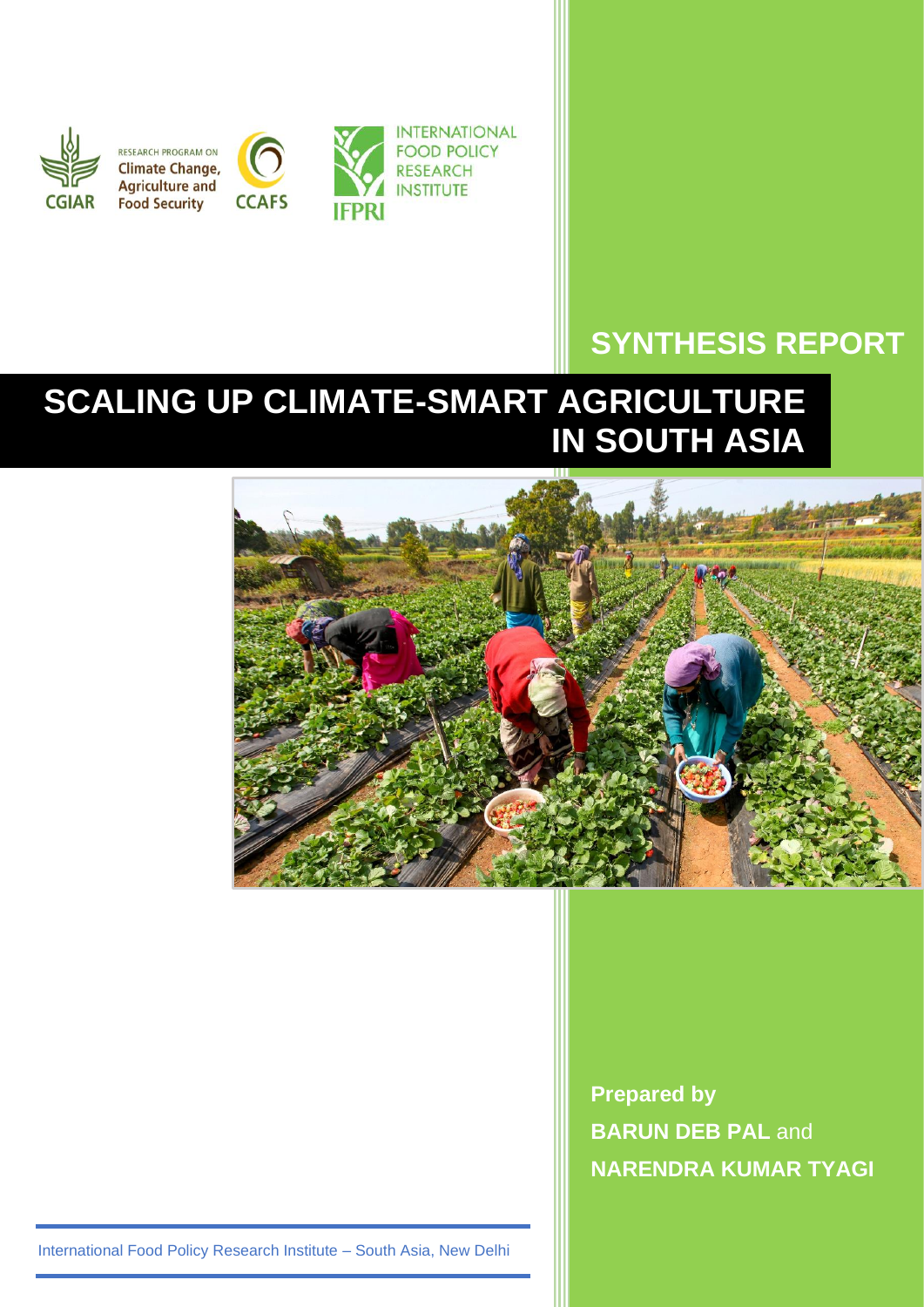Copyright © 2022 International Food Policy Research Institute. All rights reserved. For permission to reproduce, contact *ifpri-copyright@cgiar.org*. Cover photo: Shutterstock / Parikh Mahendra N

Suggested citation: Pal, B. D., and N. K. Tyagi. 2022. *Synthesis Report: Scaling-Up Climate Smart Agriculture in South Asia.* New Delhi, India: International Food Policy Research Institute – South Asia Regional Office.

International Food Policy Research Institute (IFPRI) - South Asia Regional Office NASC Complex, CG Block, Dev Prakash Shastri Road, Pusa, New Delhi - 110012, India. Phone: +91 11 42244545 <https://southasia.ifpri.info/>

This work was implemented as part of the CGIAR Research Program on Climate Change, Agriculture and Food Security (CCAFS), which is carried out with support from CGIAR Trust Fund and through bilateral funding agreements. For details please visit [https://ccafs.cgiar.org/donors.](https://ccafs.cgiar.org/donors) The views expressed in this document cannot be taken to reflect the official opinions of these organizations.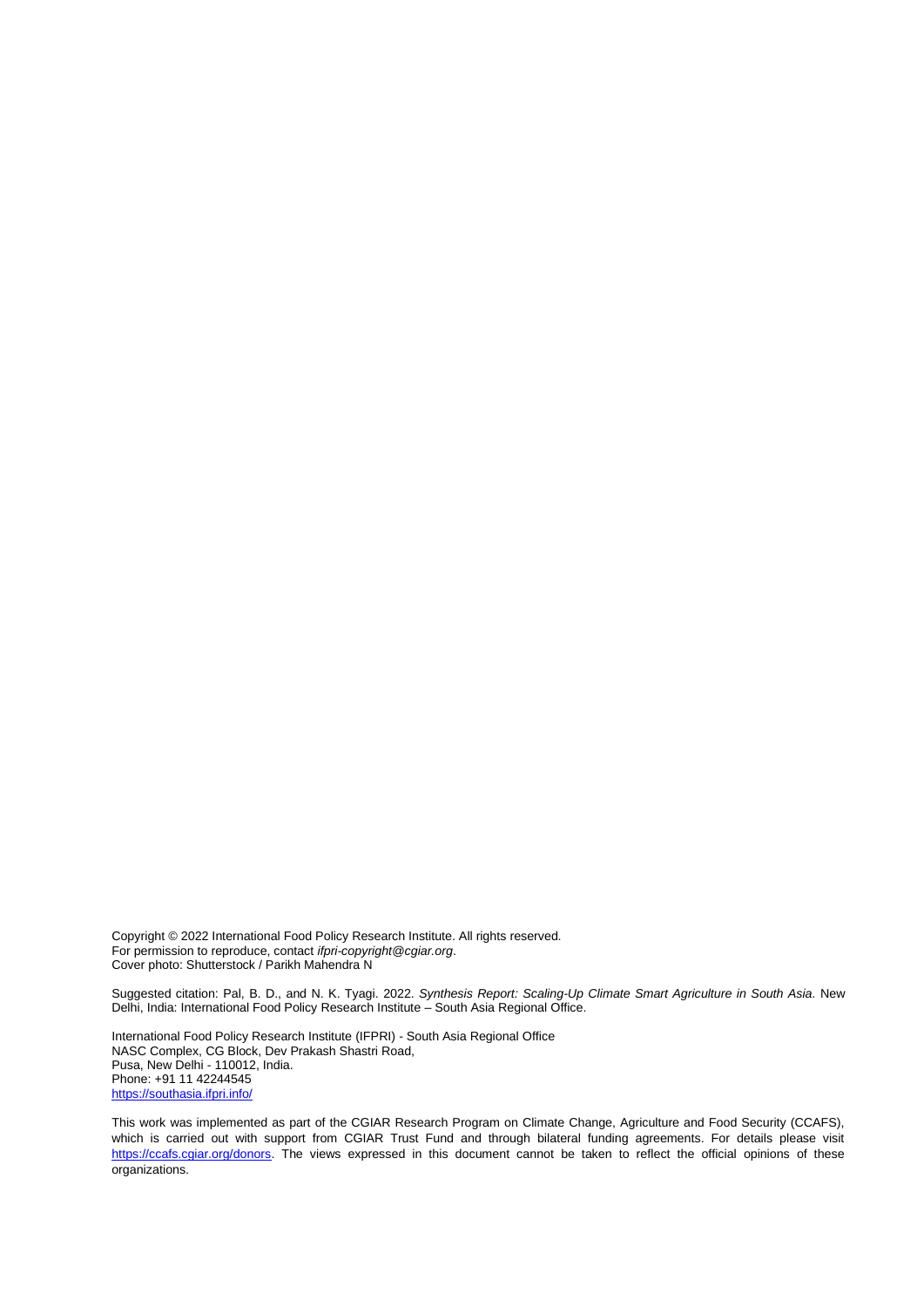# **SCALING UP CLIMATE-SMART AGRICULTURE IN SOUTH ASIA: SYNTHESIS REPORT**

#### **Contents**

#### **Abbreviations**

#### **Executive Summary**

#### **1. Background**

I. Climate change and food security in South Asia

II. CSA and goals of CCAFS research program in South Asia

III. Institutional and policy-related research gaps in CSA

IV. IFPRI's role in implementing the CCAFS program in South Asia

### **2. Prioritizing Climate-Smart Technologies in South Asia**

I. Prioritizing climate-smart technology in the IGP

II. Prioritizing CSA in tribal-dominated agriculture

III. Climate-smart technology intensification in semi-arid regions

IV. Adaptation to climate change-induced salinity intrusion in Bangladesh

V. Gender-responsive approach of CSA prioritization

#### **3. Government Policies and CSA in South Asia**

I. Unfolding government policies toward CSA

II. Role and impact of development policies on adaptation and mitigation of climate change through CSA

III. Impact of government policies on small farmers to reduce climate risk

#### **4. Index-Based Insurance and Climate Risk Management**

I. Index-based insurance — a risk transfer instrument to promote CSA

II. Experience with WIBCI in India

#### **5. Climate-Smart Investment — Food Security and Farmers' Income**

I. Climate-smart investment planning model — Risk minimization approach

II. Climate-smart investment planning model — Integrated modeling approach

#### **6. Concluding Remarks and Way Forward**

I. Major achievements

II. Embracing CSA friendly policy environment in South Asia

III. A future vision for scaling up CSA

#### **Selected References**

**List of Publications from CCAFS-IFPRI Projects**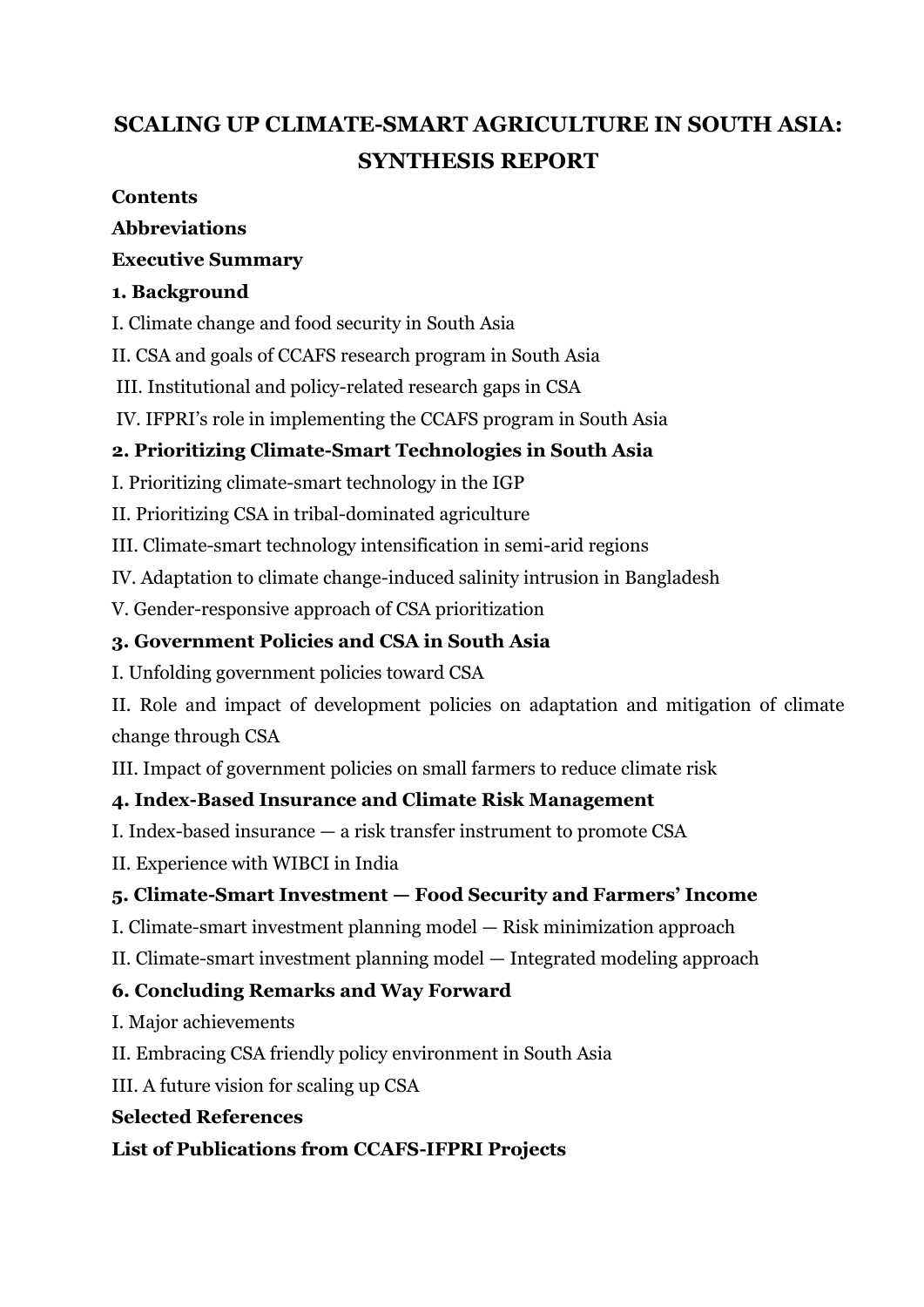# **Abbreviations**

| <b>BBF</b>    | <b>Broad Bed and Furrow</b>                                                |
|---------------|----------------------------------------------------------------------------|
| <b>CCAFS</b>  | Climate Change, Agriculture and Food Security                              |
| <b>CF</b>     | <b>Contract Farming</b>                                                    |
| <b>CGIAR</b>  | Consultative Group on International Agricultural Research                  |
| <b>CSA</b>    | <b>Climate-Smart Agriculture</b>                                           |
| <b>CSAP</b>   | Climate-Smart Agricultural Prioritization                                  |
| <b>CSFI</b>   | <b>Climate-Smart Feasibility Index</b>                                     |
| <b>DSR</b>    | Direct Seeded Rice                                                         |
| <b>FPO</b>    | <b>Farmer Producer Organization</b>                                        |
| <b>FTP</b>    | <b>Farmers' Traditional Practice</b>                                       |
| <b>GCM</b>    | <b>Global Circulation Model</b>                                            |
| <b>GHG</b>    | Greenhouse Gas                                                             |
| <b>IFPRI</b>  | <b>International Food Policy Research Institute</b>                        |
| <b>IGP</b>    | Indo-Gangetic Plain                                                        |
| <b>IMPACT</b> | <b>International Model for Policy Analysis of Agricultural Commodities</b> |
|               | and Trade                                                                  |
| <b>INM</b>    | <b>Integrated Nutrient Management</b>                                      |
| <b>LLL</b>    | Laser Land Levelling                                                       |
| <b>MOTAD</b>  | Minimization of Total Absolute Deviation                                   |
| <b>NAMA</b>   | Nationally Appropriate Mitigation Actions                                  |
| <b>NAPA</b>   | National Adaptation Programmes of Action                                   |
| <b>NAPCC</b>  | National Action Plan on Climate Change                                     |
| <b>NMSA</b>   | National Mission for Sustainable Agriculture                               |
| <b>PBA</b>    | <b>Plant-Based Advisories</b>                                              |
| <b>PBI</b>    | Picture-Based Insurance                                                    |
| <b>PMKSY</b>  | Pradhan Mantri Krishi Sinchayee Yojana                                     |
| PM-KUSUM      | Pradhan Mantri Kisan Urja Suraksha evam Utthaan Mahabhiyan                 |
| <b>RNR</b>    | <b>Renewable Natural Resource</b>                                          |
| <b>SNAP</b>   | Sub-National Agricultural Policy                                           |
| <b>SRI</b>    | System of Rice Intensification                                             |
| <b>SSP</b>    | <b>Shared Socioeconomic Pathway</b>                                        |
| <b>UNFCCC</b> | United Nations Framework Convention on Climate Change                      |
| <b>WEAI</b>   | Women's Empowerment in Agriculture Index                                   |
| <b>WIBCI</b>  | Weather Index-Based Crop Insurance                                         |
| <b>WTP</b>    | Willingness To Pay                                                         |
| ZT            | Zero-Till                                                                  |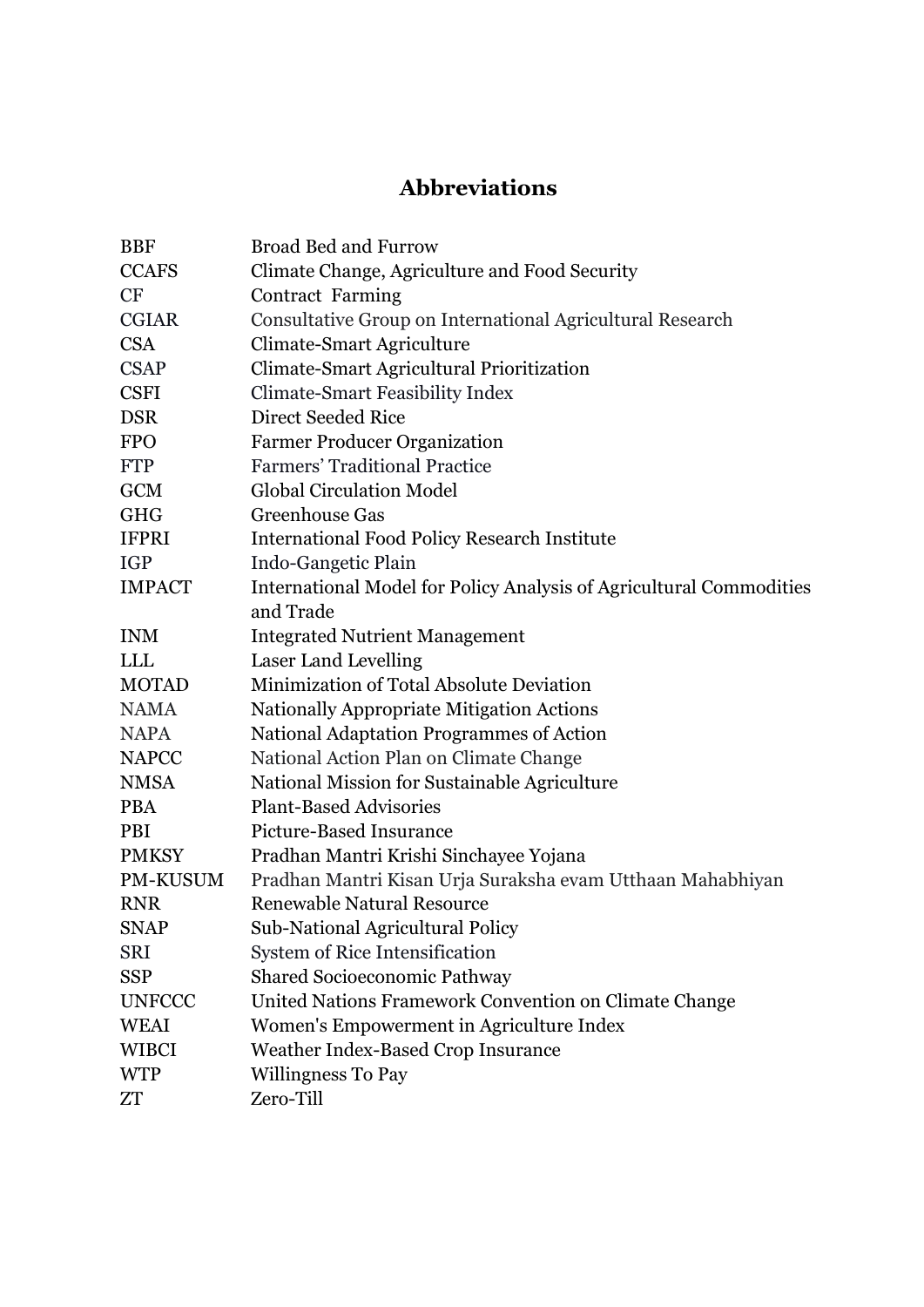#### **Executive Summary**

South Asia is primarily an agrarian economy facing the five transitions of population growth, urbanization, increasing income, shift toward animal-based food, and climate change simultaneously. In the process of ensuring food sufficiency under the intertwined challenges posed by these ongoing transitions, the boundaries of natural resources have been violated with adverse impacts on the health of the ecosystem. The application of climate-smart agriculture (CSA) is viewed as an important strategy for imparting resilience to the food system in addressing the interconnected issues of food security through improved productivity and adaptation to and mitigation of the impacts of climate change.

International Food Policy Research Institute (IFPRI) South Asia, in collaboration with its national partners, charted out and pursued studies for the policy and institutions required in upscaling CSA for the extensive South Asia region taking these broad CSA objectives in consideration. The important subthemes of this report include prioritization of CSA technologies for different agroclimatic regions, government policies for CSA, index-based insurance and climate risk management, and climate-smart investment and its implications on food security and farmers' income.

#### **CSA technologies prioritization for different agro-climatic regions**

Adaptation to climate change in agriculture is, unlike other sectors, site-specific, and so are the preferences and prioritized technologies. The simultaneous use of the Climate-Smart Feasibility Index (CSFI) and the Farmers' Preferences Assessment through the willingness to pay (WTP) method can help develop area-specific CSA technology prioritization. IFPRI developed a very comprehensive method besides these two approaches in the form of the Climate-Smart Agricultural Prioritization (CSAP) toolkit. This toolkit consists of three major components: (i) land evaluation including assessment of resource availability, land suitability, yield and input–output estimation for all the promising crop production practices, and technologies for key agro-ecological units; (ii) formulation of scenarios based on policy views and development plans; and (iii) land-use optimization. Regional preferences are briefly enumerated.

#### **Region-specific technology preference**

- Farmers in the western Indo-Gangetic Plain (IGP) had a high preference for directseeded rice (DSR) and zero preference for a system of rice intensification (SRI), while the case was just opposite in eastern IGP where cheap labor was available.
- Laser land levelling (LLL) was the most preferred technology across crops and regions, whereas zero tillage was the preferred technology only for wheat crop.
- North-western states of Punjab, Haryana, and Rajasthan are facing an acute problem of excessive groundwater abstraction. In these states, *diversification of cropping and farming systems* with emphasis on interventions having low water footprints was a sine qua non to escape the threat of desertification.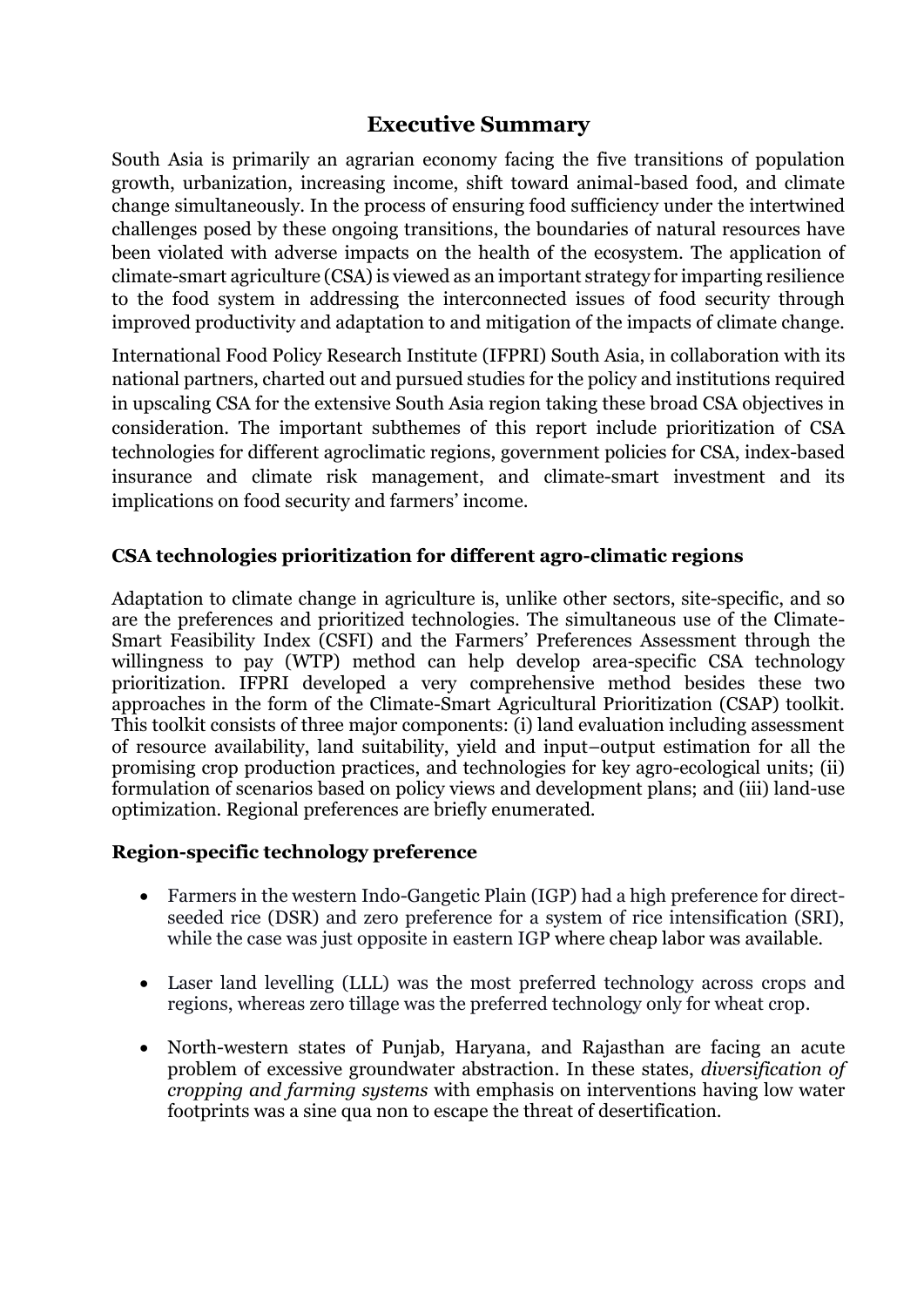- The prioritized CSA technology suites and the crop area under them change with time. An analysis based on the application of CSAP in the state of Bihar showed that the proportion of technologies stacked in the optimal technology suite changed with time. There appears a trend toward more efficient technologies with higher unit costs as the state moves on the path to more sustainable development in a phased manner.
- There is a considerable area under rainfed agriculture in semi-arid regions like Telangana. The productivity and profitability-based CSA technology prioritization may not work in these areas having extreme weather. The prioritization scheme must identify the most effective technologies to *minimize farmers' risk*. On-farm rainwater harvesting ponds together with solarized pumps and micro-irrigation were the preferred technologies in such situations.
- Generation of the full benefits of CSA requires a technology package because single technology proves insufficient. This approach offers multiple choices, tagged with different costs and benefits, would improve the efficiency of resources and investment. It would be particularly beneficial in tribal areas of Madhya Pradesh, Chhattisgarh, and Jharkhand which have low human development index and weak financial strength.
- Women's Empowerment in Agriculture Index (WEAI) and the degree of preference and WTP were closely associated. The WTP of women for labor reduces at higher WEAI as they become more empowered and thereby exercise better control over their labor allocation for different farm operations.

#### **Policy and institutions**

Implementation of technological innovations requires supporting policies and institutions to become part of development plans**.** Following interventions were found to influence CSA adoption.

- **Rationalization of subsidy and minimum support price policies**: Business as usual policies, characterized by subsidized groundwater extraction, minimum support price for water-guzzling crops, and low level of CSA technologies were not sustainable, and it may burst the groundwater-based agro-economic bubble. Punjab, and similarly placed Haryana, have no option but to go for fast CSA outscaling to restore sustainability and profitability of farming.
- **Groundwater pricing:** Priced groundwater coupled with high CSA adoption (as per the IFPRI's Sub-National Agricultural Policy (SNAP) model simulations) can cumulatively minimize water consumption by 15 billion cubic meters per year, and reduce 23 million tons of greenhouse gas (GHG) emissions between 2018–19 and 2050–51.
- **Custom hiring**: Several technologies like LLL, zero-till (ZT), and seed planters have only seasonal applications, and therefore establishment of custom hiring services should be facilitated to promote their adoption by small farmers.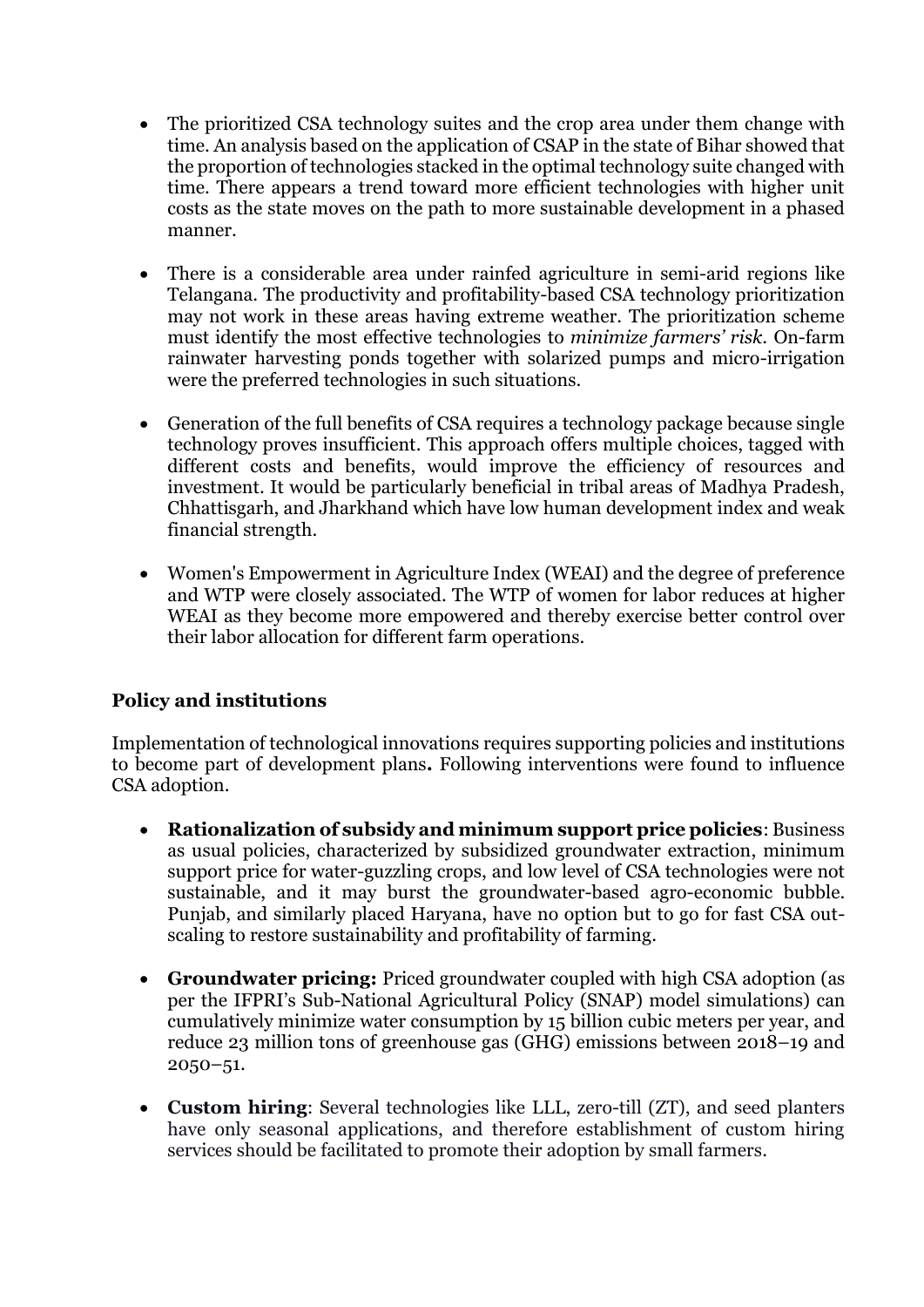- **Mainstreaming of technologies in development programs**: The cost of technology has a great bearing on adoption. Therefore, climate-smart technologies in consonance with regional preferences may be included in ongoing government programs, allowing some of the private cost to be shared by the government.
- **Provisioning funds saved from reduced subsidies for incentivization of CSA technologies**: The high-scale adoption of CSA technologies brings in a significant reduction in water, energy, and fertilizer consumption, all of which are highly subsidized. Estimate for Punjab shows that money saved due to reduced subsidy burden would be more than sufficient for incentivizing the adoption of CSA, with the additional advantages of restoring groundwater balance and reduction in GHG emissions.
- **Providing strength of economy and power of scale to small farm holders:** Contract farming (CF) and Farmer Producer Organizations (FPOs) have proved helpful to small and marginal farmers by overcoming constraints of inadequate access to assets (land, water, and human capital), technology, infrastructure, and markets which are responsible for differential impacts of climate change.
- **Women participation in CSA:** To promote faster adoption of agro-technology innovations among women farmers, agriculture extension workers and policymakers should emphasize technology attributes like labor-saving, for which women farmers show high preference.

#### **Index-based insurance**

Resource-constrained small farm holders mostly depend on risk transfer and risk sharing safety nets for adopting CSA technologies on a scale. The following steps would help increase the penetration of insurance.

- **Establish the empirical relationship between insurance and CSA adoption:** Insurance, a risk transfer mechanism, appears to be a desirable intervention for promoting CSA, particularly in low-income and highly vulnerable regions. The correlation between insurance and CSA adoption, though, remains to be empirically established.
- **Bundling insurance with other services:** To reduce the cost of insurance operations in case of low-value but high-volume policies, as is the case with small farm holders, bundling with other value-added services improves economic viability. For example**,** bundling picture-based insurance (PBI) with plant-based advisories (PBA) improves the adaptive capacity of farmers and also helps lower insurance premiums.
- **Community-based insurance**: Community-level weather index-based crop insurance (WIBCI) suits the small and marginal farmers better than the formal sector. It has been successfully implemented, but requires a large number of dedicated NGOs to cover the vast geographical area.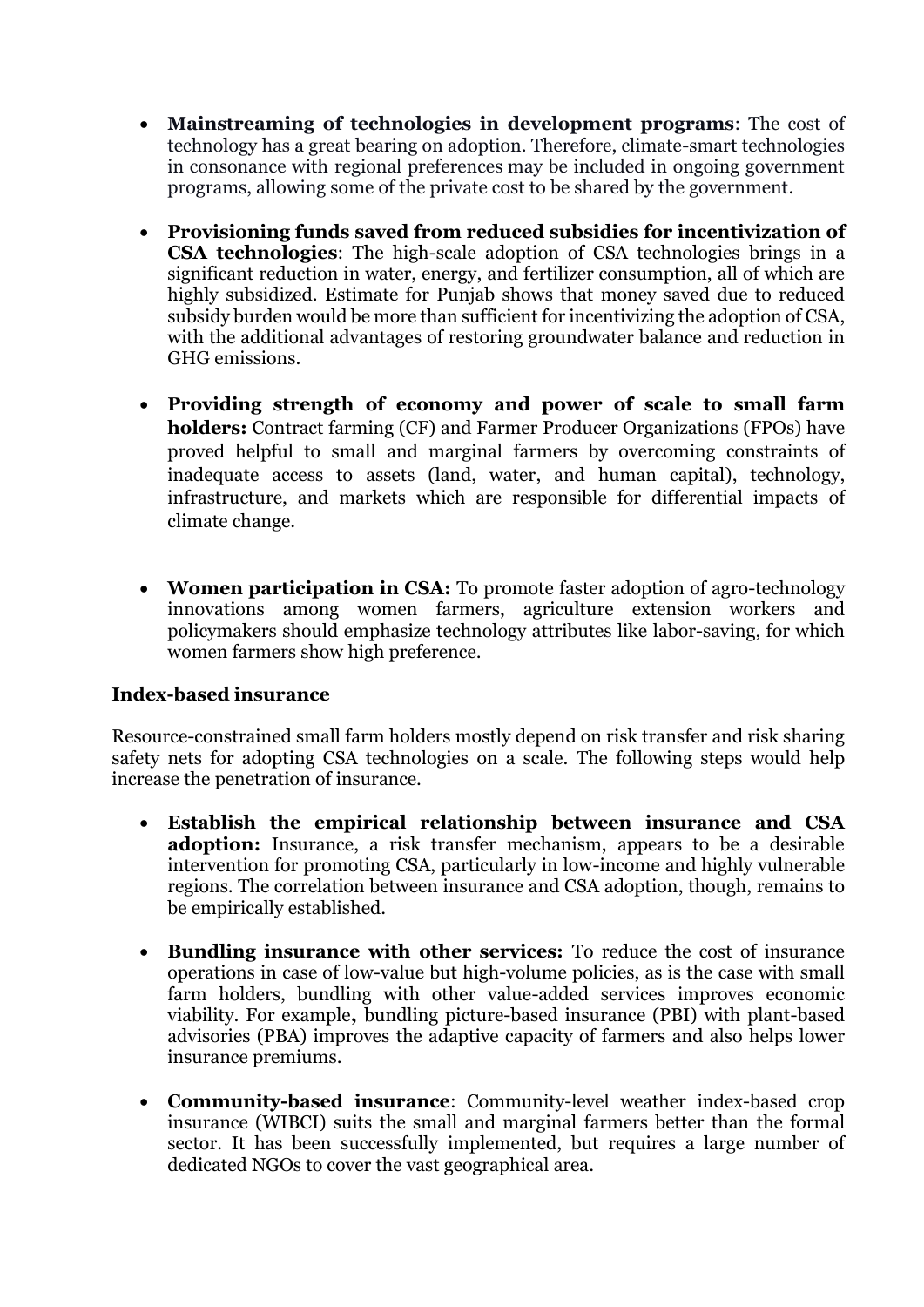#### **Climate-smart investment**

Tools like Microsoft Excel-based optimization model and CSAP toolkit developed in this study can help identify the best CSA options for targeted investment of limited funds. Still, it requires capacity building to decide what suits best in a given location as no single tool is applicable everywhere. Case studies provide the following important observations.

- **Investment requirements are dynamic**: The investment requirement for CSA adaptation to climate change increases over time. For example, the projections based on IFPRI's International Model for Policy Analysis of Agricultural Commodities and Trade (IMPACT) in the case of Bihar indicated that investment requirement for CSA adaptation would increase by 33 percent in 2050 and by 46.2 percent in 2080 over the baseline of 2020.
- **Increased investment in irrigation infrastructure:** The frequency of droughts is set to increase under climate change in semi-arid regions like Telangana. Therefore, investment in irrigation infrastructure has to be a priority to reduce risk–return trade-off.
- **CSA can double farmers' income:** The investment requirements in CSA technologies (including crop diversification, farm ponds, micro-irrigation, and conservation agriculture) in the state of Punjab would be less than the subsidy burden on account of water, electricity, and fertilizers, with additional benefits in terms of stabilization of groundwater table, reduced GHG emissions and doubling of farmers' income.
- **Investment in information networks needs to increase:** The current density of information networks is low. As access to information is the key element in the adoption of new technologies, more investment is needed to strengthen the information network for increased access to farmers spread in far-flung areas.

To sum up, it may be said that besides identifying location-specific appropriate CSA technologies, investments, and policies, the IFPRI South Asia Team on CSA has made a very useful contribution to CSA upscaling approach by developing two important tools the Sub National Planning Model (SNPM), and the CSAP toolkit — which has general applicability. The CSAP toolkit, in particular, can support developing countries in their preparation of National Adaptation Programmes of Action (NAPA) and Nationally Appropriate Mitigation Actions (NAMAs) under the United Nations Framework Convention on Climate Change (UNFCCC) framework.

The limitations of the present research include the non-uniform distribution and low density of study sites across South Asia, and crop production centricity to the exclusion of livestock, fishery, and post-production activities. Further studies are required to remove the aforesaid limitations as applicability of CSA technologies remain site and commodityspecific.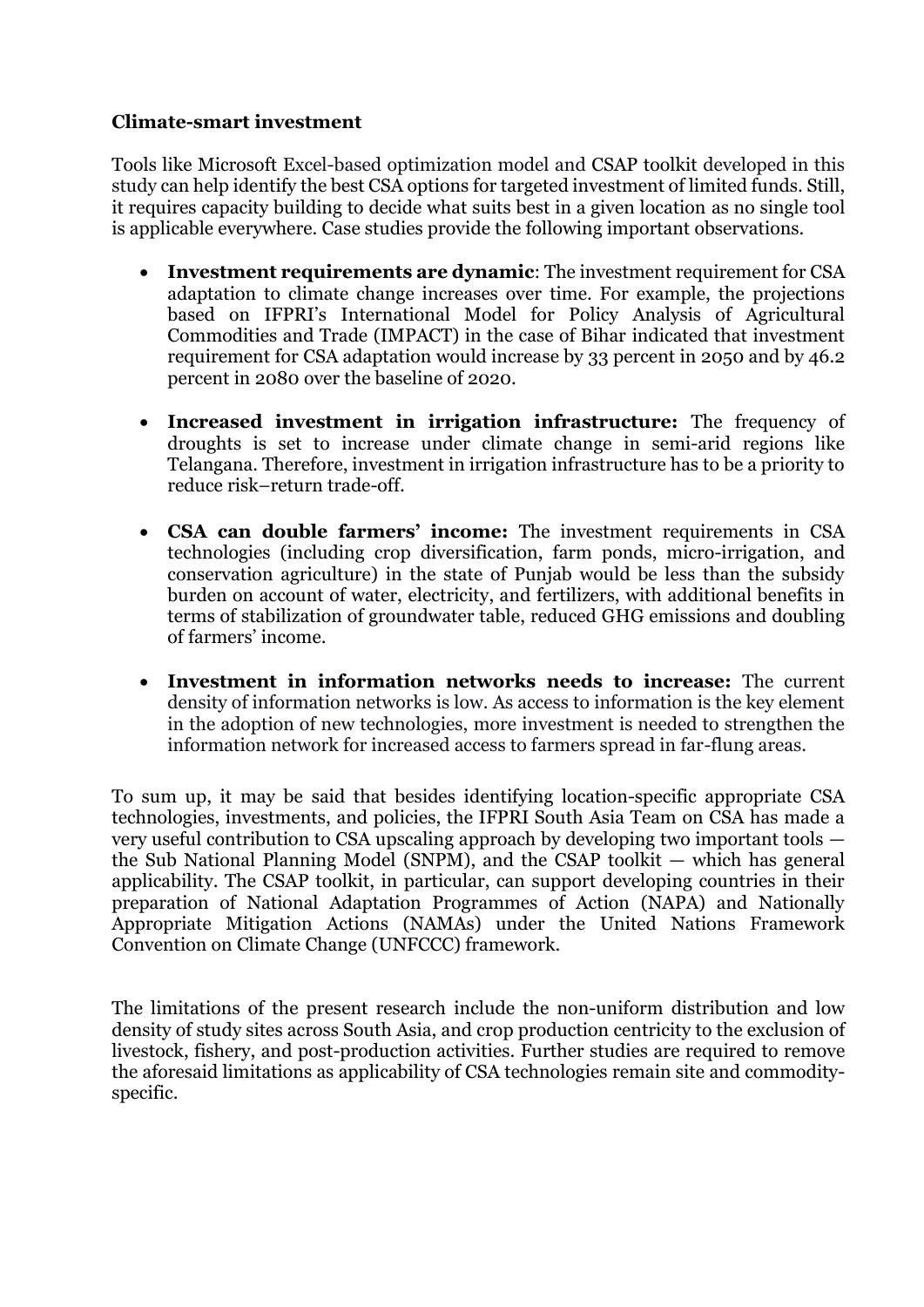#### **1. Background**

The world is faced with the grave issue of food security owing to population explosion, changing diets, and the increasing demand for animal-based food to be met from the degrading and declining natural resources, which in turn are already tremendously strained due to progressive global warming. CSA is being advocated to meet these imminent challenges as an approach for transforming and reorienting agricultural development under the new realities of climate change (Lipper et al. 2014). CSA is considered a 'triple win' strategy due to its ability to integrate multiple goals and manage trade-offs. The international research program on Climate Change, Agriculture and Food Security (CCAFS) has identified South Asia as a region where the introduction and upscaling of CSA is most needed. Realizing the urgent need for strengthening food security, the CSA program was initiated at IFPRI-South Asia in partnership with national institutions and the Consultative Group on International Agricultural Research (CGIAR) centers located in this region. We briefly introduce in this chapter the South Asia-specific issues relating to climate change and food security in South Asia, CSA and goal of CCAFS research programs, institutional and policy-related research gaps in implementing CSA, IFPRI's role in implementing CCAFS program, and the broader scope of the study and its collaborations.

#### **I. Climate change and food security in South Asia**

Climate change is a fact now accepted as impacting all sectors of the economy including agriculture. Its impacts are not felt uniformly across the world, with the irony being that most of the negative impacts are predicted to occur in regions where the increase in food demand would be highest by 2050. The projections of adverse impacts on agriculture for South Asia are quite alarming as it is home to more than 75 percent of the region's rural poor who are dependent on rain-fed agriculture, livestock, and forestry for their livelihoods.

Climate-induced food insecurity will have far-reaching consequences on the stability of the countries of South Asia.

Projections based on the application of IFPRI's IMPACT model and the Global Circulation Models (GCM) at 8.5 representative concentration pathway (RCP) and socio-economic pathway (SSP)2, implying medium challenge, indicate that the negative impact of climate change by 2050 could be as high as US\$1.01 trillion for the next 40 years, with consumers bearing most of the costs due to increase in food prices (Pal et al. 2019). Farmers, though, stand to gain US\$52 billion due to higher prices for their produce, which would more than compensate for the general decline in production. Food will become less accessible with increasing prices, especially for the poor, reducing the average per capita consumption of all food crops by 1.7 percent in 2030 and by 3.2 percent in 2050 (Pal et al. 2019).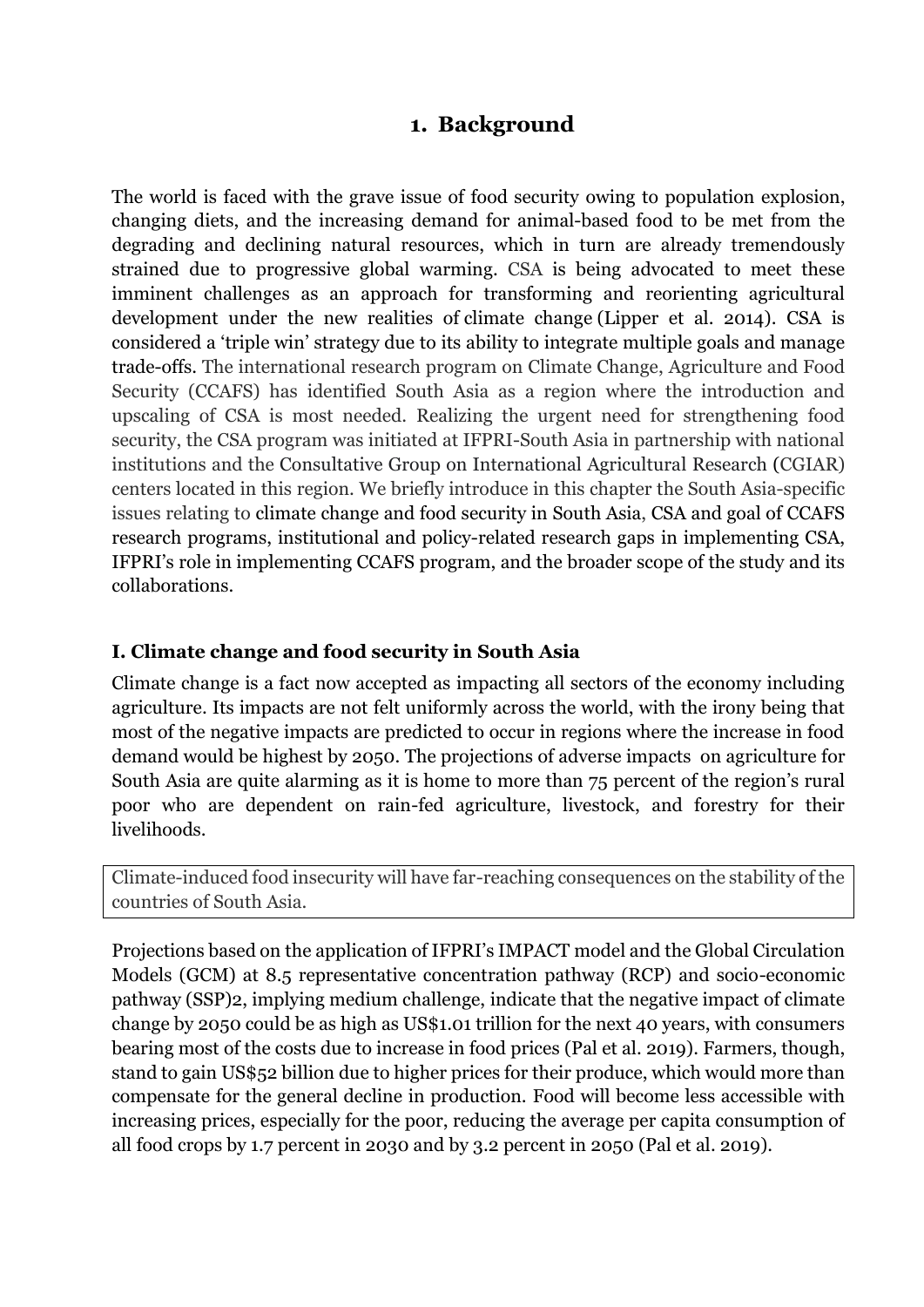A look at the ramifications at the country level is warranted since there will be large spatial variations in impact. Bangladesh tops the list in respect of adverse repercussions, followed by India, Nepal, and Afghanistan. Cline (2007) projected in a study that agriculture output may fall by 22 percent in Bangladesh by 2080 without the benefits of carbon fertilization, and by 10 percent if the country can take advantage of carbon fertilization by creating additional irrigation facilities. The situation in Sri Lanka is only slightly better even with CO2 fertilization with an 8 percent decline. India's production in 2050 is projected to decline by 9.9 percent for food crops, 11.6 percent for cereals, 13.7 percent for fruits and vegetables, 7.2 percent for oilseeds, and by 2.7 percent for pulses. Roots and tubers production within the same period is projected to increase by 9.4 percent mainly due to favorable yield effects of climate change on this group of food crops.

The climate crisis is a major threat to our food systems, undermining decades of progress in providing more nutritious diets to a growing global population (Climate action to transform food systems — CGIAR).

#### **II. CSA and goal of CCAFS research program in South Asia**

A number of programs have been launched around the world, including across South Asia, realizing the extreme importance of keeping global temperatures under control for the sustained welfare of society. CCAFS, under the auspices of CGIAR, has been one of the important programs at the international level charged with the overall objective of harnessing the science and the expertise of CGIAR and its partners to catalyze positive change toward CSA, food systems, and landscape.

CSA is essentially an integrative approach to address the interlinked challenges of food security and climate change that explicitly aims to achieve the following three objectives (CCAFS-Phase II 2016).

- Sustainably increasing agricultural productivity to support equitable increases in farm incomes, food security, and development;
- Adapting and building the resilience of agricultural and food security systems to climate change at multiple levels; and
- Reducing GHG emissions from agriculture (including crops, livestock, and fisheries).

The challenges of climate are huge, and combating them requires change in technologies as well as behavioral shifts in actors at different levels. The priorities and policies of CSA programs aim to assess how enabling policy environments and priority-setting for targeted investment can support the scaling of interventions contributing to food and nutritional security and poverty reduction under climate change. The flagship program under CCAFS, 'Scaling Up Climate-Smart Agriculture Policies and Institutions in South Asia', aims at developing an investment strategy and action plan for the selected South Asian countries. The research under this important program focuses on i[\)Priorities and](https://ccafs.cgiar.org/research/priorities-and-policies-climate-smart-agriculture)  [Policies for CSA,](https://ccafs.cgiar.org/research/priorities-and-policies-climate-smart-agriculture) ii) [Climate-Smart Technologies and Practices,](https://ccafs.cgiar.org/research/climate-smart-technologies-and-practices) iii) [Climate Services and](https://ccafs.cgiar.org/research/climate-services-and-safety-nets)  [Safety Nets,](https://ccafs.cgiar.org/research/climate-services-and-safety-nets) iv) [Gender and Social Inclusion,](https://ccafs.cgiar.org/research/gender-and-social-inclusion) and v) [Scaling CSA.](https://ccafs.cgiar.org/research/scaling-climate-smart-agriculture)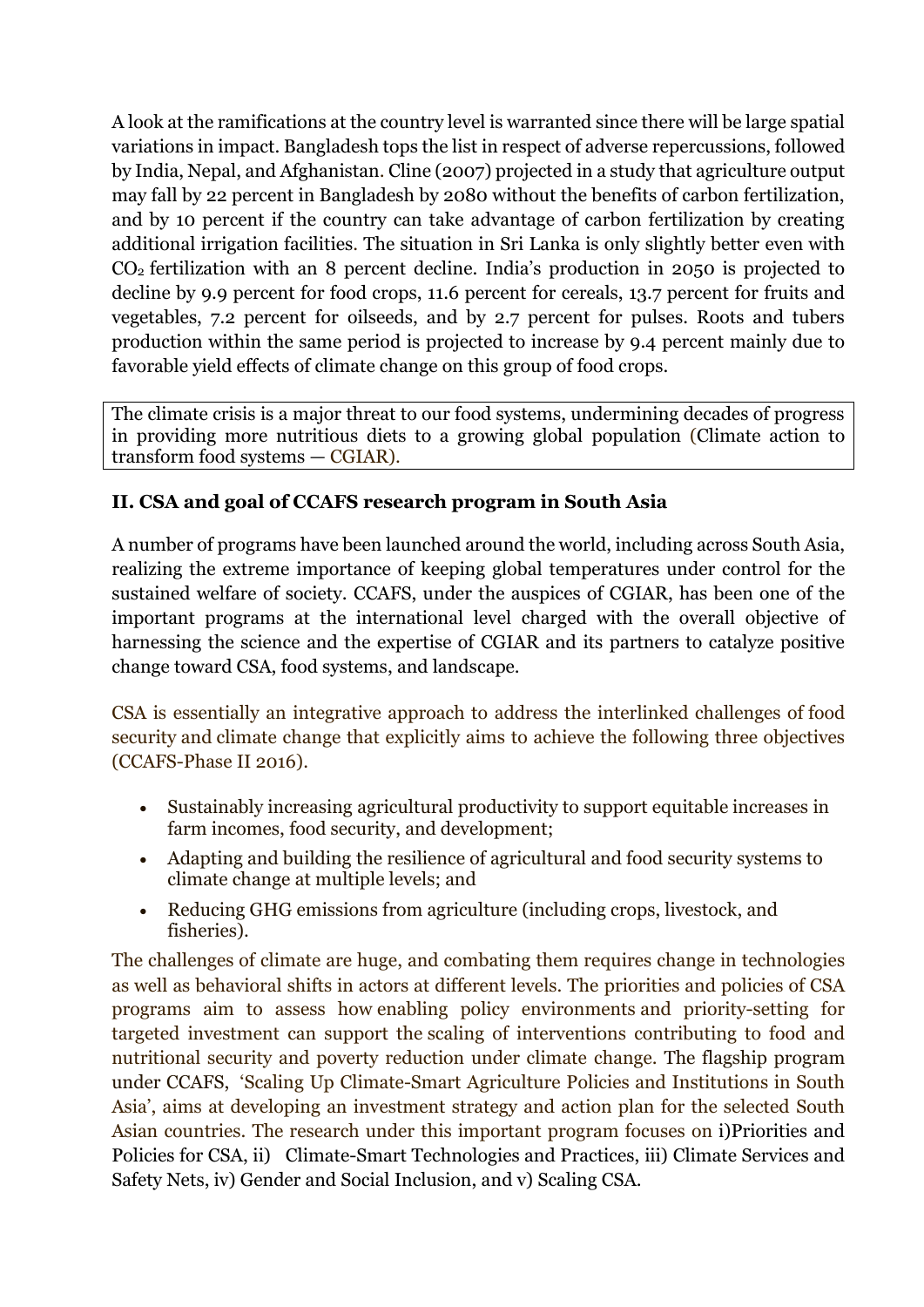#### **III. Institutional and policy-related research gaps for CSA**

CSA is much talked about in scientific communities and development agencies, but the rhetoric is largely based on scientific jargon. The CSA researchers have put little focus on research related to the social, policy, economic, and management domains (Chandra et al. 2017). Despite the novel policy initiatives by national governments, integrating them with the initiative of CSA poses serious challenges to policymakers. This gives rise to a broader research question — can South Asia achieve CSA goals? If yes, what are the technological interventions for crop cultivation required across different agro-climatic zones? What are the policies that would be needed to scale up those technologies at the sub-national level? How would convergence be brought about among the existing policies or what types of policy reform would be required for transforming agriculture to CSA in South Asia? How much investment would be required and how should it be reallocated across various subregions to scale up climate-smart interventions at the regional level? Finding plausible answers to these questions would be a daunting task to the researchers due to heterogeneity across various regions in South Asia. This heterogeneity includes socioeconomic characteristics of the farmers, bio-physical conditions, natural resource availability and accessibility, and agrarian structure among others.

#### **IV. IFPRI's role in implementing CCAFS program in South Asia**

The [CGIAR](http://www.cgiar.org/) Research Program on CCAFS is a collaboration among [CGIAR centers](http://ccafs.cgiar.org/cgiar-centers-and-programs) in which IFPRI was identified as a lead partner for scaling up CSA through policies and institutions. This program is aimed at prioritizing climate-smart interventions through decision support systems in partnership with the key stakeholders. It is also aimed at developing effective policies and innovative institutions to scale up the concept of CSA at regional, national, and sub-national levels.

IFPRI-South Asia charted out and pursued the following studies keeping in view the broad objectives of the theme to realise the policies and institutions needed for upscaling CSA in the extensive South Asia region.

- Prioritizing climate-smart technologies for crop agriculture. The aim was to analyze the feasibility of various technologies across different agro-climatic regions and their priorities.
- Assessing farmers' preferences of climate-smart technologies across various regions. The plan was to prioritize technologies according to farmers' willingness to adopt climate-smart technologies for their farm activities.
- Assessing the impact of climate-smart technologies on crop productivity and climate change adaptation. This involved preparation of case studies to assess the effectiveness and adaptability of climate-smart technologies during extreme climate events.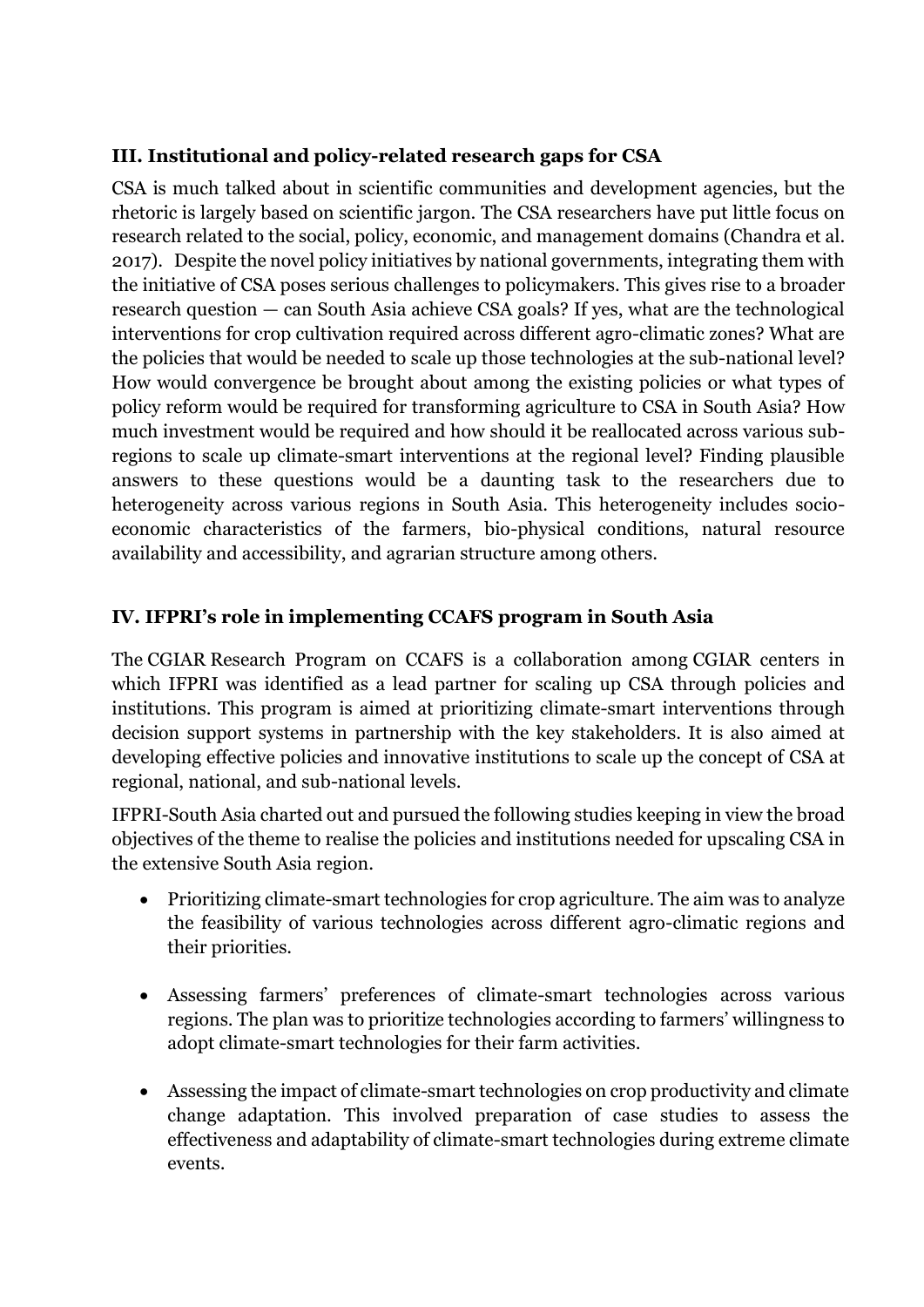- Developing a dynamic partial equilibrium model to analyze the impact of climatesmart technologies and investment to achieve the complementary objectives of improving farmers' income, resource use efficiency, and GHG mitigation for the agriculture sector**.**
- Assessing the role of crop insurance policy to cope with climate risks.
- Screening of existing policies within the context of CSA. The idea is to identify government policies that lead to adaptation and maladaptation to climate change, so that convergence among the policies can be done more scientifically to achieve the goal of CSA**.**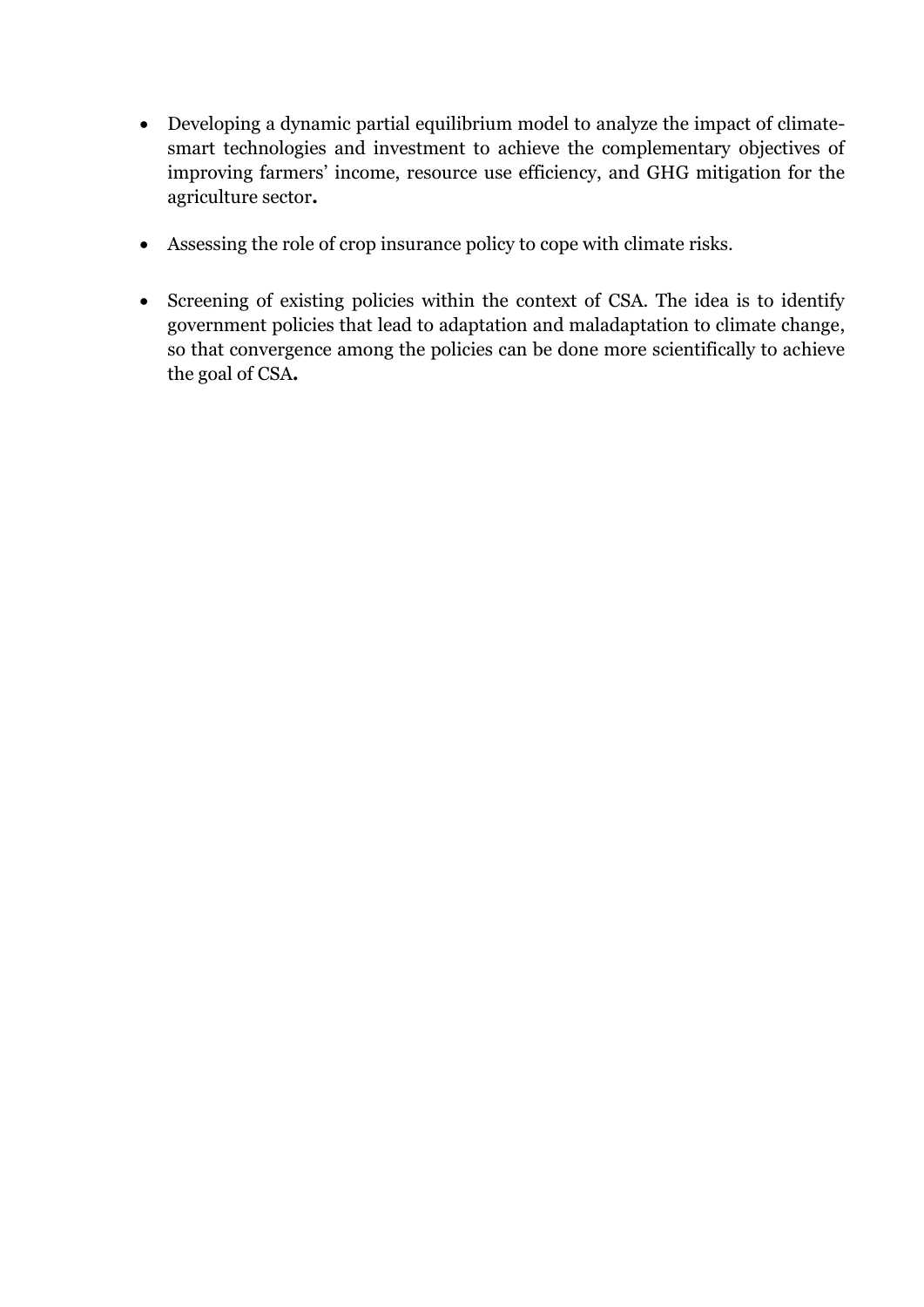# 2. **Prioritizing Climate-Smart Technologies in South Asia**

CSA has the potential to deliver 'triple wins' by contributing to multiple objectives by sustainably increasing productivity and food security. The application of CSA technologies being context-specific has to be based as per the need on the ground, integrating agroclimatic and socio-economic conditions, governance arrangements, institutional structures, financing mechanisms, and adoption capacities of the farmers. The prioritization framework uses a four-phase approach including assessment of CSA technologies, identification of top CSA options, cost-benefit analyses, selecting a portfolio of CSA technologies and practices, and investment requirement. The prioritization in the present study was performed using two methodologies, the first being assessment of farmers' preferences of climate-smart technologies and the second being CSFI.

These studies seek to investigate the potential technologies that would help farmers adapt and/or reduce the risk of climate change, the preferred technologies and/or interventions in regions differentiated in terms of their natural resource bases and socio-economic conditions, the willingness of the farmers to pay for the technological options and the necessary conditions for success in large-scale adoption of the different choices, and alignment of farmers' choices and WTP with government policies.

#### **I. Prioritizing climate-smart technology in the IGP**

The IGP has been identified as a region where climate change is projected to significantly impact agricultural productivity, adversely affecting the sustainability of the rice–wheat production system around which India's food security is hinged. Agriculture in this region is dominated by many marginal farmers and smallholders with varying levels of knowledge, skills, capital, and resource bases. It is hypothesized that farmers' choices can be ascertained through their WTP for climate-smart technologies and interventions, and the WTP is differentiated by the attributes of the technologies, agro-climatic conditions, and the backgrounds of the farmers**.** The WTP has been assessed by the two well-known methods of contingent valuation and stated preference, employing scoring and bidding (referred to as WTP) in eliciting farmers' preferences.

The CGIAR's program on CCAFS is spread to several districts in the IGP. The districts of Karnal in Haryana (western IGP) and Vaishali in Bihar (eastern IGP), the key sites of the CGIAR Research Program, were selected for detailed study.

#### **Potential CSA technology basket**

The interventions, chosen for assessing the preference fall into five broad groups: i) Watersmart interventions: in-situ rainwater management, LLL, SRI; ii) Energy-smart interventions: DSR, Zero tillage/minimum tillage (ZT); iii) Nutrient-smart interventions: green manure, integrated nutrient management (INM), leaf color chart; iv)Weather-smart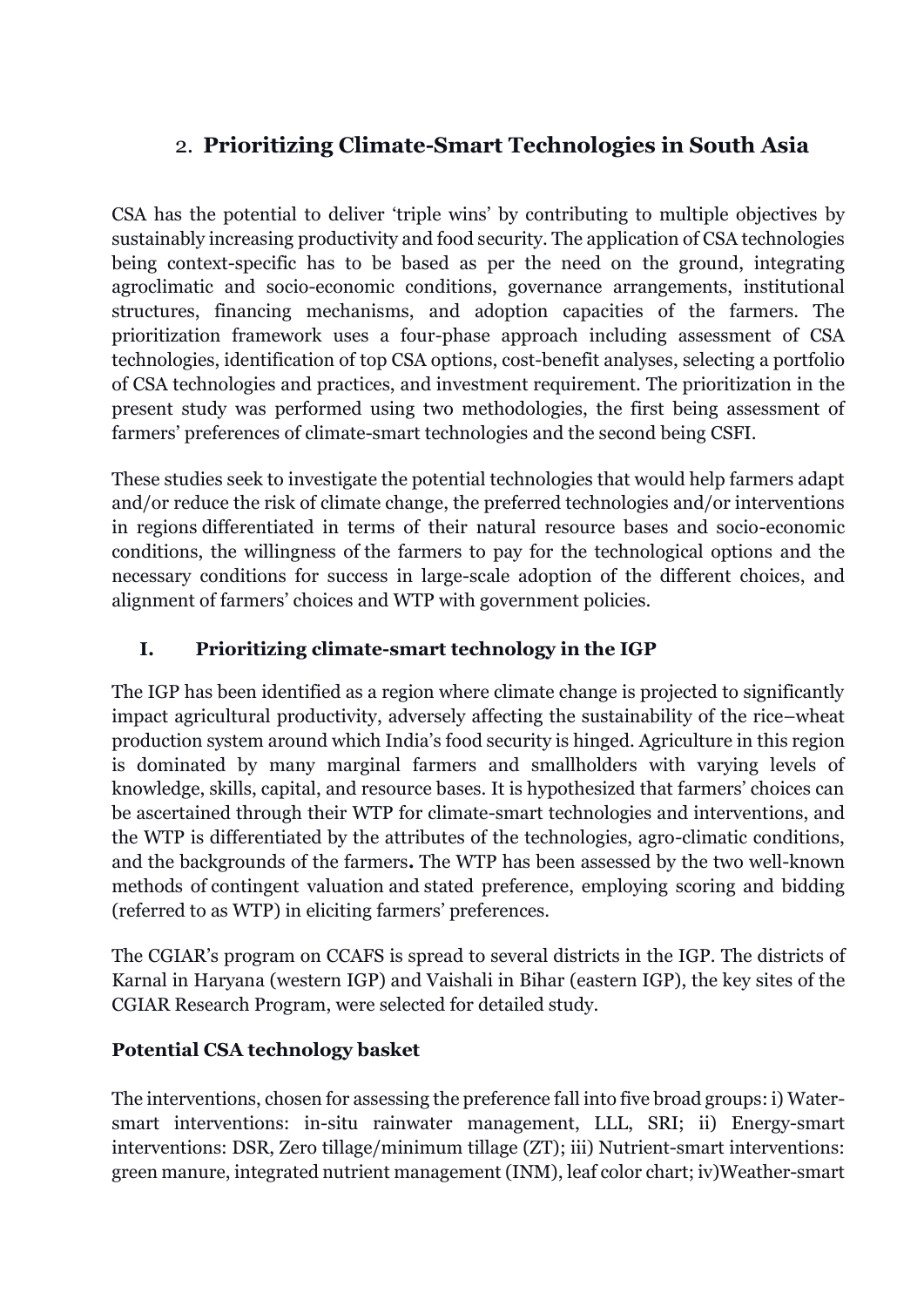interventions: crop insurance, weather advisories; and v) Knowledge-smart interventions: salt and drought-tolerant crop varieties and crop diversification.

#### **Technology preferences**

The preferences in the two regions have commonalities as well as differences in terms of both crops as well as non-crop-specific technologies.

- LLL was the most preferred technology across the regions and crops, whereas zero tillage was the preferred technology only for wheat. LLL has also found favor in rainfed semi-arid regions of Karnataka.
- Farmers in western IGP had a high preference for DSR and zero preference for SRI, while the case was just the opposite in eastern IGP.
- Wheat-growing farmers in western IGP showed a marked preference for irrigation scheduling.
- No-crop-specific interventions like weather advisory service and crop insurance were liked in both regions, but the order of preference for these interventions was high in eastern IGP.

#### **Compensating Effects of CSA Technologies**

- All wheat CSA technologies can fully compensate for the yield and production losses of climate change. Among the single CSA technology suites, irrigation water and soil-fertility technology suites were simulated to be the best CSA technology suites. The stacked technology suite produced better outcomes than single CSA suites.
- Rice CSA technology suites had high degrees of compensatory effects most with more than 90 percent effectiveness — and can fully compensate for yield and production losses due to climate, all under high adoption rates. The irrigation water suite could fully compensate both for yield and production declines, while the soilfertility suite could fully compensate only for production decline.
- CSA in rice and wheat that accounted for only a fraction of agricultural production could, at the most, compensate only up to 16 percent of the income loss and about 10 percent of welfare loss.

#### **Incentivizing technology adoption through institutional arrangements**

The availability of new technologies alone was not a sufficient condition to bring about change. Effective institutions and sustained policy support to bring the technologies within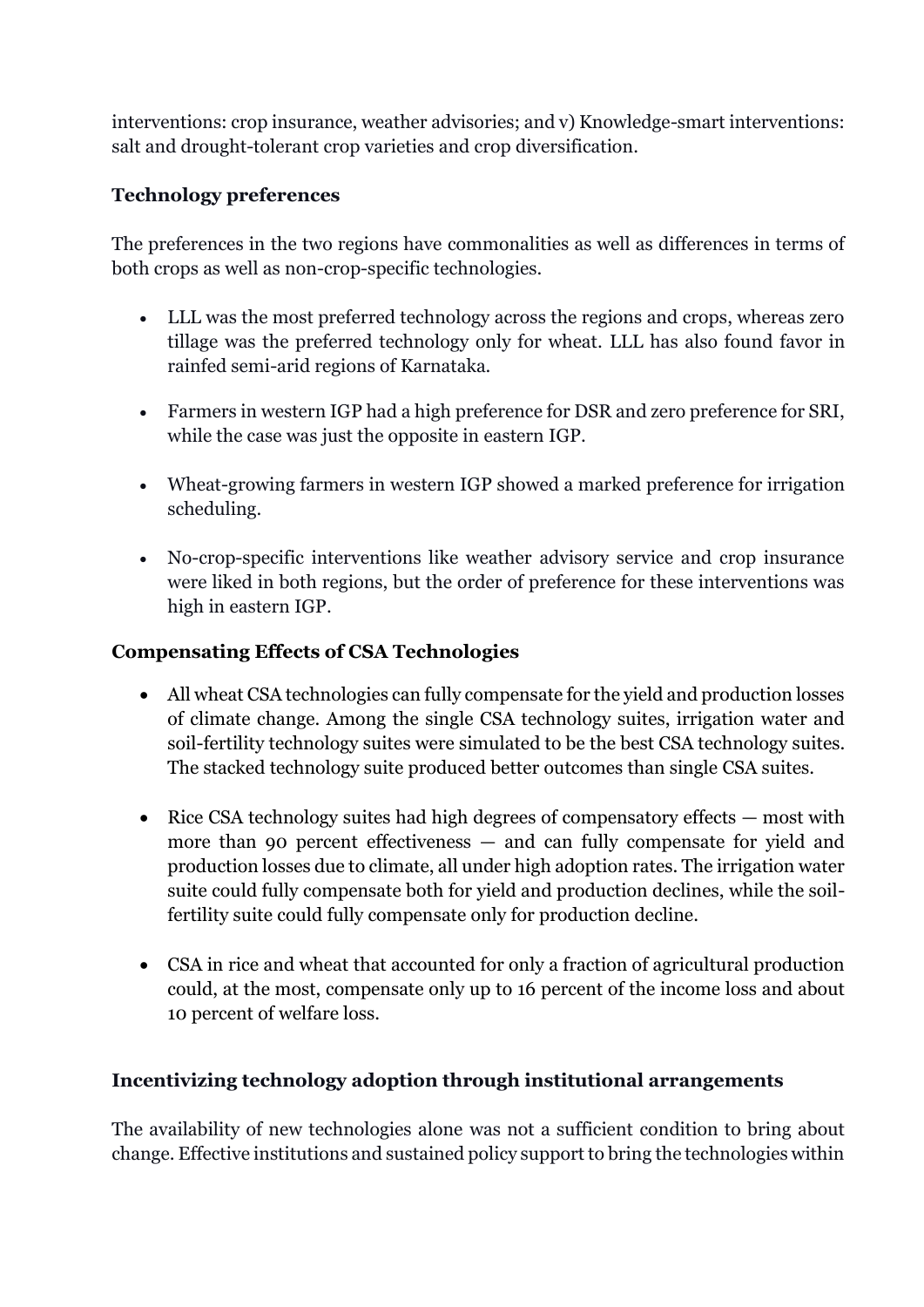the reach of farmers were equally important for technology adoption on a large scale. Following are the urgent action needed for upscaling CSA.

- The cost of technology has a great bearing on its adoption. Therefore, climate-smart technologies matching regional preferences may be included in ongoing government programs, allowing some of the private cost to be shared by the government.
- Access to information is a key element in the adoption of new technologies. There is a need to improve the density of the information networks through increased use of satellites and smartphones over large areas, covering larger numbers of farmers.
- Several technologies like LLL, ZT, and seed planters have only seasonal applications, and custom hiring services could promote their adoption by small farmers.

#### **Inferences**

CSA requires a complete package of practices to achieve the desired objectives, but adoption is largely dependent on farmers' preferences, their financial capacity, and WTP. The present contingent valuation-based study on technology preferences provides an insight into how farmers view climate change and their response to this challenge. The assessment of farmers' preferences in both eastern and western IGP indicated that they had some knowledge of the potency of new technologies to help them achieve higher productivity and income.

#### **II. Prioritizing CSA in tribal dominated agriculture**

Traditional agriculture practices prevail in the tribal-dominated areas as the penetration of new technologies is still very low. The state of Madhya Pradesh, selected for study, has a large tribal population of 21 percent against the national average of 8 percent. It is premised that introduction of CSA technologies in these areas would enhance agricultural productivity and production in a climate-friendly manner. Toward this end, the four districts of Sehore, Jabba, Guna, and Sehdol, all having a significant tribal population and rated highly vulnerable to climate change impacts, were selected for ex-ante prioritization of CSA technologies. The potential CSA technologies were almost the same as for IGP except that the system of wheat intensification, involving manual sowing of a single wheat seed, and sprinkle irrigation were added. These technologies are not mutually exclusive and can be combined to create a technology package to achieve the goal of CSA. The prioritization was performed by simultaneous use of CSFI and the farmers' preferences assessment through the WTP method.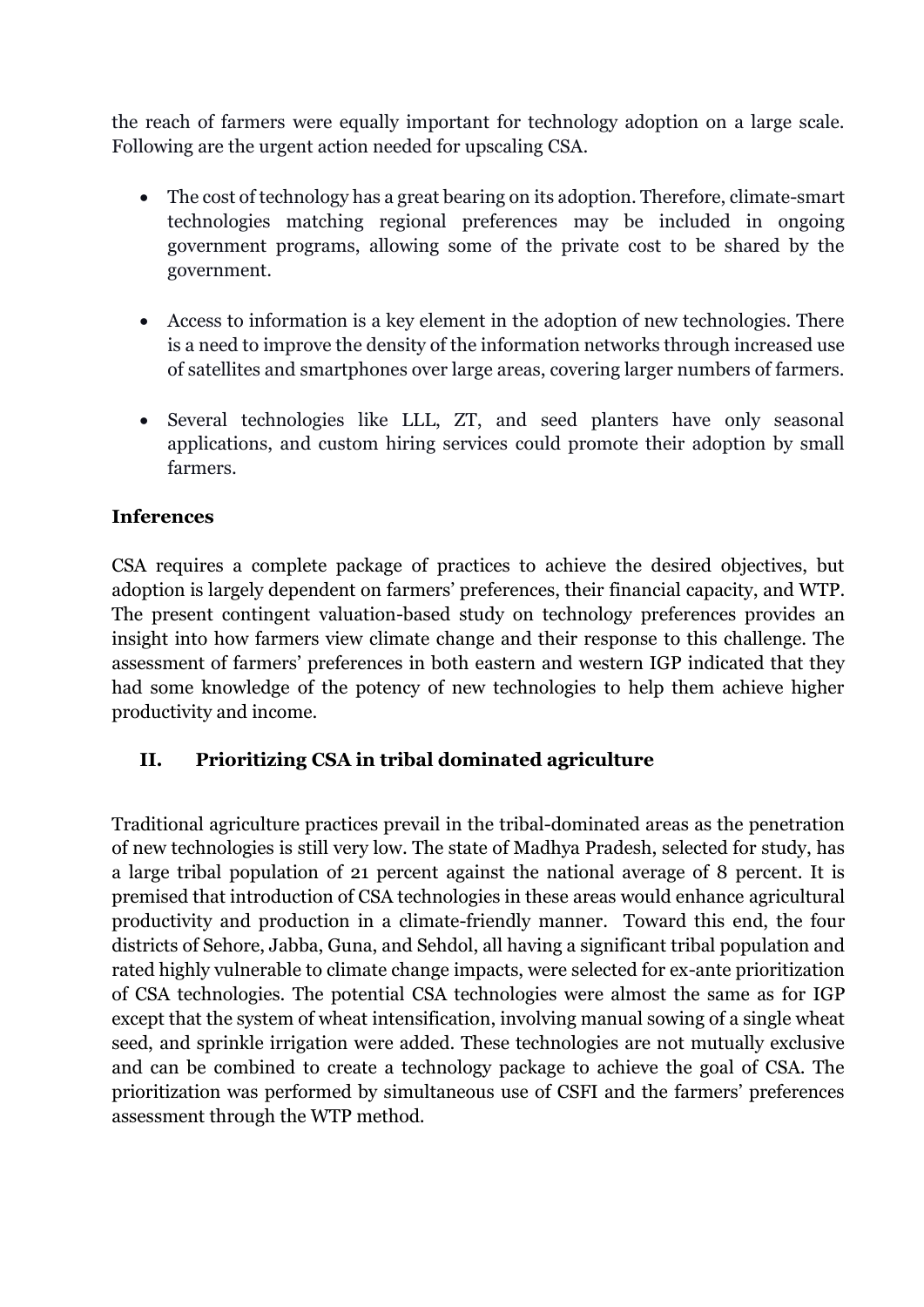#### **Factors affecting CSFI**

In CSFI prioritization of technology package, its benefits need to be combined in a way that the technologies can be ranked by their level of feasibility, which varied with rainfall, irrigation, and various production inputs (Figure 1). The factor values describe the score for each input to construct an index, and the sum of the square of these scores equals 1. A variable with a positive factor is associated with higher influence in CSFI, while a negative value indicates low influence. For example, if all farmers of a region had access to irrigation facilities, the principal component analysis result may reflect negative for the water variable.



Figure 1. Factors Influencing CSFI for Different Crops under Varying Agro-Climatic Situations in Madhya Pradesh

PCA: principal component analysis, HR: high rainfall, LR: low rainfall, HI: High irrigation, LI: low irrigation

#### **Technology feasibility**

All the potential technologies are not equally applicable or acceptable for all crops due to their varying requirements of cultural practices and water requirements. Technologies like LLL, INM, and salt and drought tolerant cultivars had feasibility across all crops, but DSR and SRI were applicable only in rice crops. Similarly, broad bed and furrow (BBF), zero/minimum tillage (ZT), and system of wheat intensification were wheat-specific technologies. The crop-wise feasibility and preferences in different tribal districts are shown in Table 1. The CSA technology basket generally contains numerous innovative items, but as seen from Table 1, their degree of feasibility (in terms of profitability) varies from region to region. The principal component analysis and assessment of WTP, when used jointly, do a better job in prioritizing climate-smart practices across various regions to achieve the goal of CSA.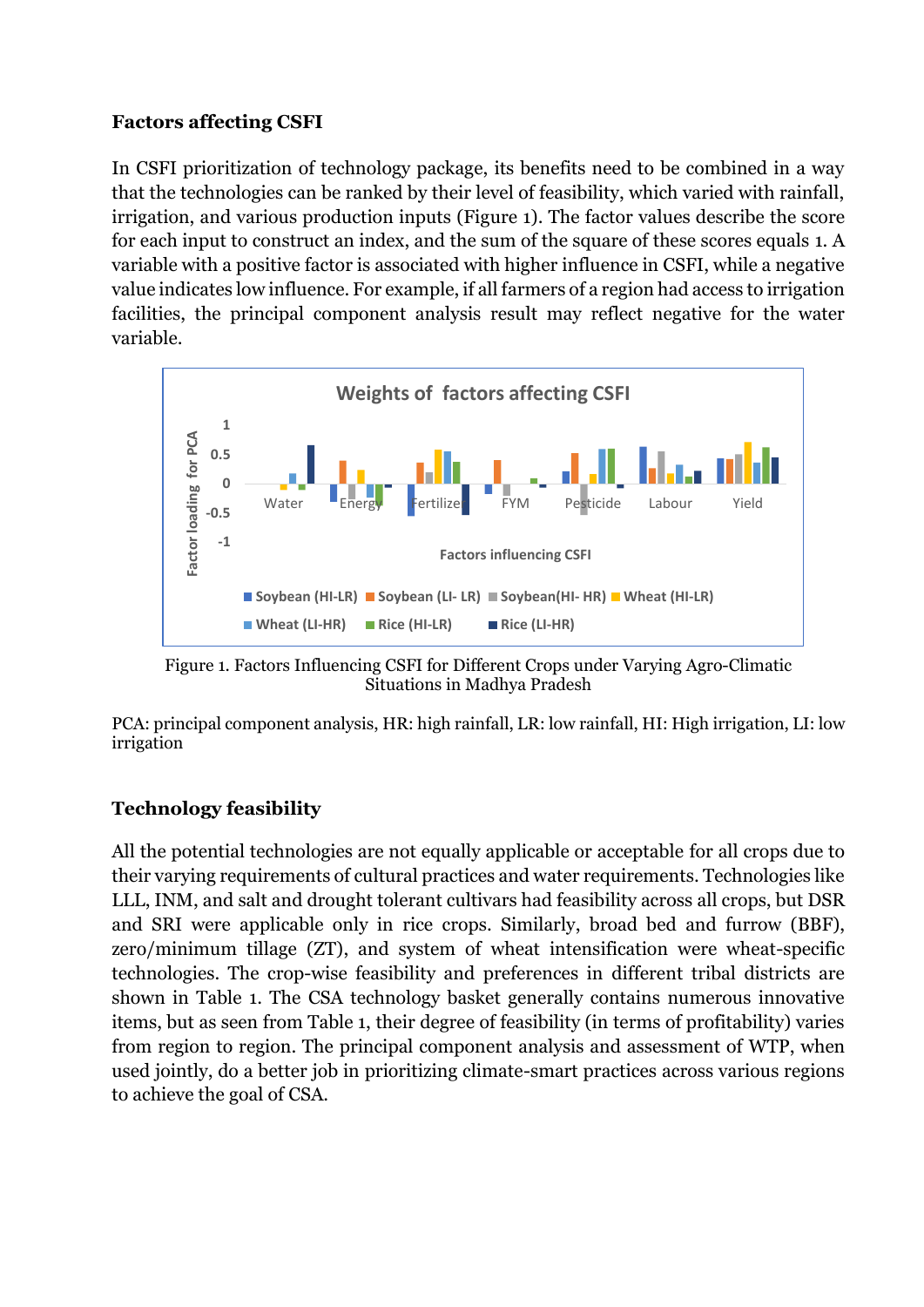| Crop     | Location | CSFI: Degree of        | WTP: Highly preferred |
|----------|----------|------------------------|-----------------------|
|          |          | feasibility            | technologies          |
| Wheat    | Sehore   | <b>Highly feasible</b> | SPNK+SWI+SDV          |
|          | Jhabua   | Moderately feasible    | BBF+INM+IPM+SDV       |
| Soybean  | Guna     | <b>Highly feasible</b> | BBF+INM+IPM+SDV       |
|          | Sehore   | Moderately feasible    | BBF+INM+IPM+SDV       |
| Shahdol  | Guna     | <b>Highly feasible</b> | SRI+STV (Moderate     |
| district |          |                        | preference)           |
|          | Shahdol  | Least feasible         | LLL+INM+IPM+ST+FTP    |

|  | Table 1. Feasibility and Preference of CSA Technologies |  |  |
|--|---------------------------------------------------------|--|--|
|  |                                                         |  |  |

BBF: broad bed and furrow, SWI: system of wheat intensification, SPNK: sprinkle irrigation, INM: integrated nutrient management, IPM: integrated pest management, STV: stress tolerant variety, SDV: short duration variety, FTP: farmers' traditional practice

#### **Prioritized technologies and needed policies**

The inferences emerging from the current study of a tribal area of Madhya Pradesh are as follows.

- Rice–wheat zone: The out-scaling strategy of CSA should focus on laser levelling and zero tillage for higher production and resource conservation.
- Soybean–wheat zone**:** The adoption of BBF would facilitate maintaining a better moisture regime and avoid drainage congestion in this zone having relatively lesser irrigation facilities.
- Technology stacking: No single technology can generate the full benefits of CSA, and therefore technology stacking should be promoted to improve the efficiency of resources and investment.
- Investment in irrigation tanks**:** In areas with low irrigation but high rainfall, investment in irrigation tanks would promote irrigation intensification without posing a threat to groundwater levels and resolve on-farm drainage congestion during monsoon.

**Highlight:** The simultaneous use of CSFI and farmers' preferences assessment through WTP method affords the development of more appropriate area-specific CSA technology prioritization.

#### **III. Climate-smart technology intensification in semi-arid regions**

This study aimed at the prioritization of investments for scaling context-specific CSA technologies in a drought-prone area in the Telangana state of India. Agricultural productivity is highly vulnerable to climate change and frequent droughts given the state's location in the semi-arid zone.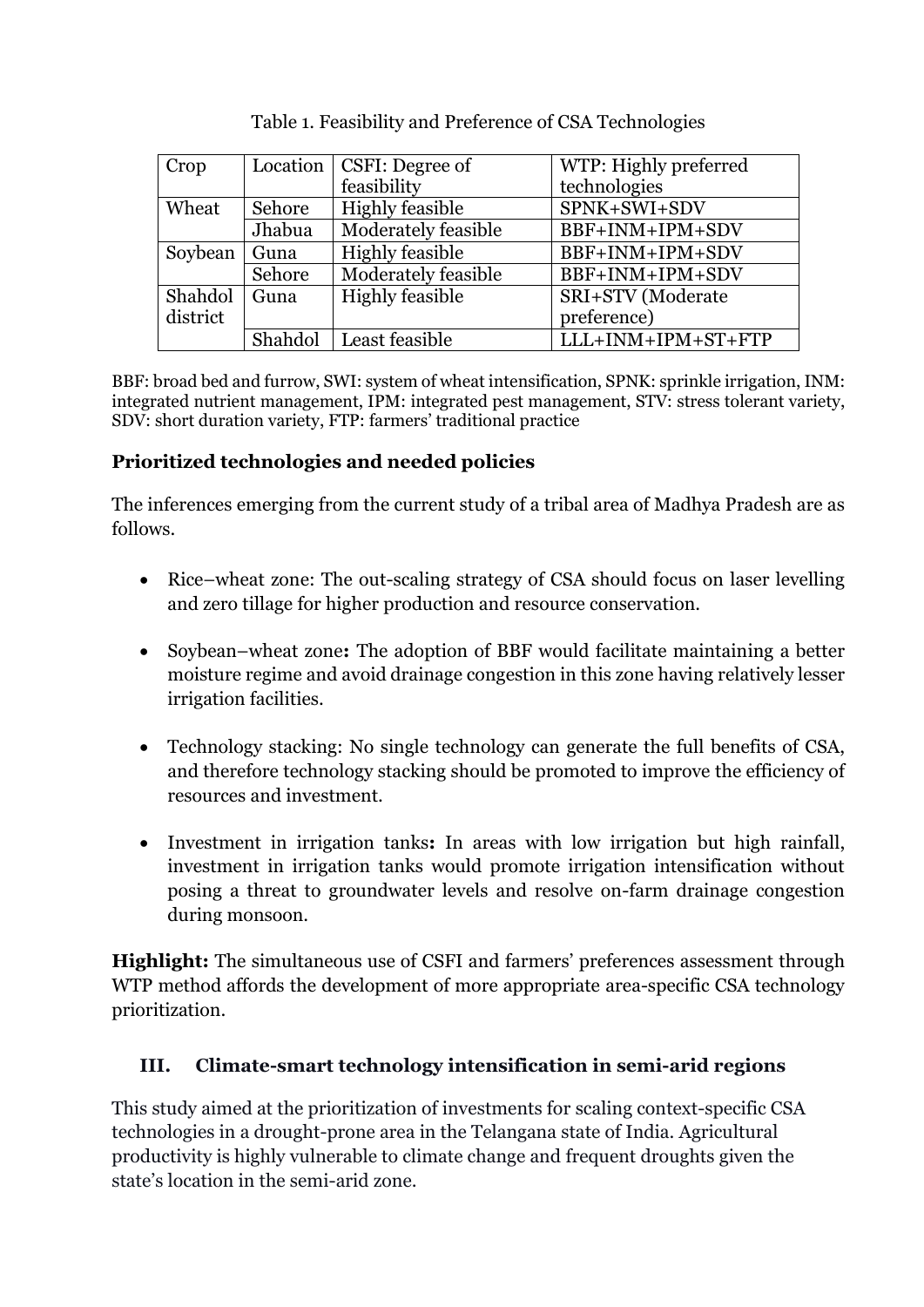**Crop-based technology prioritization**: The allocation of the area to crops under CSA technologies varied across crops and the districts due to heterogeneity in the intensity of drought and adaptive capacity.

**Farmers' traditional practice (FTP)**: BBF and ridge and furrow were the preferred technologies for soybean, pulses, and maize. However, the simulation results showed that the crop areas under these technologies would get drastically reduced under extreme drought conditions.

**Farm pond**: The farm pond technology would remain more effective for mango and tomato cultivation as the area under groundnut and maize, which ponds presently served on a scale, would decline in the future due to the increased frequency of droughts.

**Micro-irrigation**: Drip irrigation technology would be more effective for cotton and groundnut cultivation in the case of extreme weather scenarios projected by simulation studies.

### **IV. Adaptation to climate change-induced salinity intrusion in Bangladesh**

Surface and groundwater contamination due to intrusion of seawater in aquifers and surface water bodies in coastal areas of Bangladesh and India is showing an increasing trend due to climate change, causing a decrease in net cropped area and productivity. This is putting the livelihood of a large section of people dependent on agriculture and fisheries in the densely populated coastal regions at risk. There are reports which warn that the risks associated with sea-level rise to people and ecological systems will get amplified due to global warming.

IFPRI, in association with Bangladesh Rice Research Institute, initiated a study across three divisions of Barisal, Chittagong, and Khulna, where salinity intrusion was acute. The Institute's response to the salinity intrusion was in terms of developing and popularizing salt-resistant rice varieties. This study focused on analyzing the key determinants that affected farmers' decisions in adopting saline tolerant rice varieties, and the impact of adoption on crop yield and net income of the farmers. The study was based on a primary survey known as the Bangladesh Integrated Household Survey, and used the logistic model to determine the main factors affecting adoption and its impact. Results showed that adopting saline-tolerant rice varieties raised crop yield by an average of 1.25 t/ha, and the farmers reaped a net income of BD Taka 12500/ha. However, it may be mentioned that salt-tolerant variety may be a good starting point, but a comprehensive strategy for outscaling CSA will have to include the following.

• Development of multi-stress tolerant cultivars, which can withstand both abiotic and biotic stresses.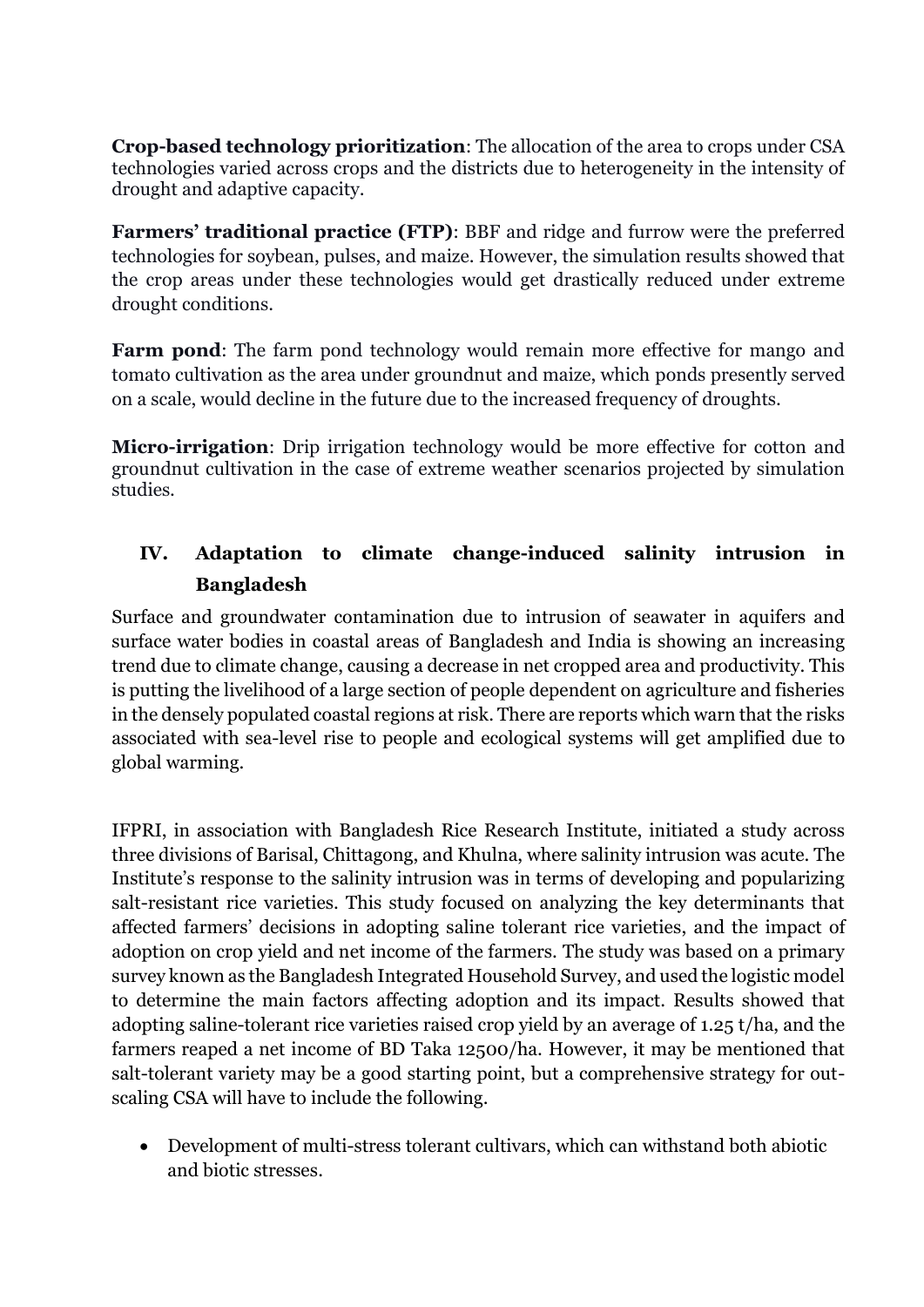- Salinity mapping of coastal areas for assessing the location-specific needs of cultivars according to the concentration and nature of salts.
- Well-regulated brackishwater aquaculture
- Tidal river management to remove drainage congestion in the delta region.
- Coastal area water management revolves around farm ponds and sluice gates in the sea dykes. Farmers' organizations to regulate the sluice should be formed, based on catchment area and hydrological limit of sluice gates rather than the existing practices of administrative units.

#### **V. Gender-responsive approach of CSA prioritization**

Adaptations to climate change and innovations for sustainable intensification of agriculture may have very different effects on farmers of both gender depending on technology and the local context. Further, there exists a huge difference in their power of decision-making. Women are very actively involved in farming in most parts of India, and therefore the knowledge of gender aspects of technologies and innovations are crucial to its adoption.

A study revolving around a paddy drum seeder was undertaken in the state of Maharashtra to understand the specific attributes in a technology that causes differentiation in preference, and whether the degree of preference remains fixed or can change with the increase in decision power. Two analytical tools — discrete choices experiment-based WTP and WEAI — were applied to find an answer to the puzzle of differential response. The analysis revealed some very interesting aspects of decision-making in men and women farmers.

- The women's preference for technology in labor-intensive operations like rice transplanting was influenced more by its drudgery reduction potential as compared to the cost of implements, as was the case with paddy drum seeder. This is reflected in higher marginal utility and higher WTP as compared to men, who had given more importance to crop yield and the lower cash cost of the implement.
- The WEAI data showed that women had a significantly lower say than the men in household decisions related to farming, such as choice of crops, inputs to buy, and the adoption and purchase of new technologies and equipment.
- The degree of preference and WTP were closely associated with WEAI. At higher WEAI, the WTP of women for labor-saving technology reduced as they became more empowered women, having higher control over their allocation of time to various activities.

**Highlight**: The agriculture extension workers and policymakers should emphasize technology attributes for which women farmers show high preference, like labor-saving, to promote faster adoption of agro-technology innovations among women farmers.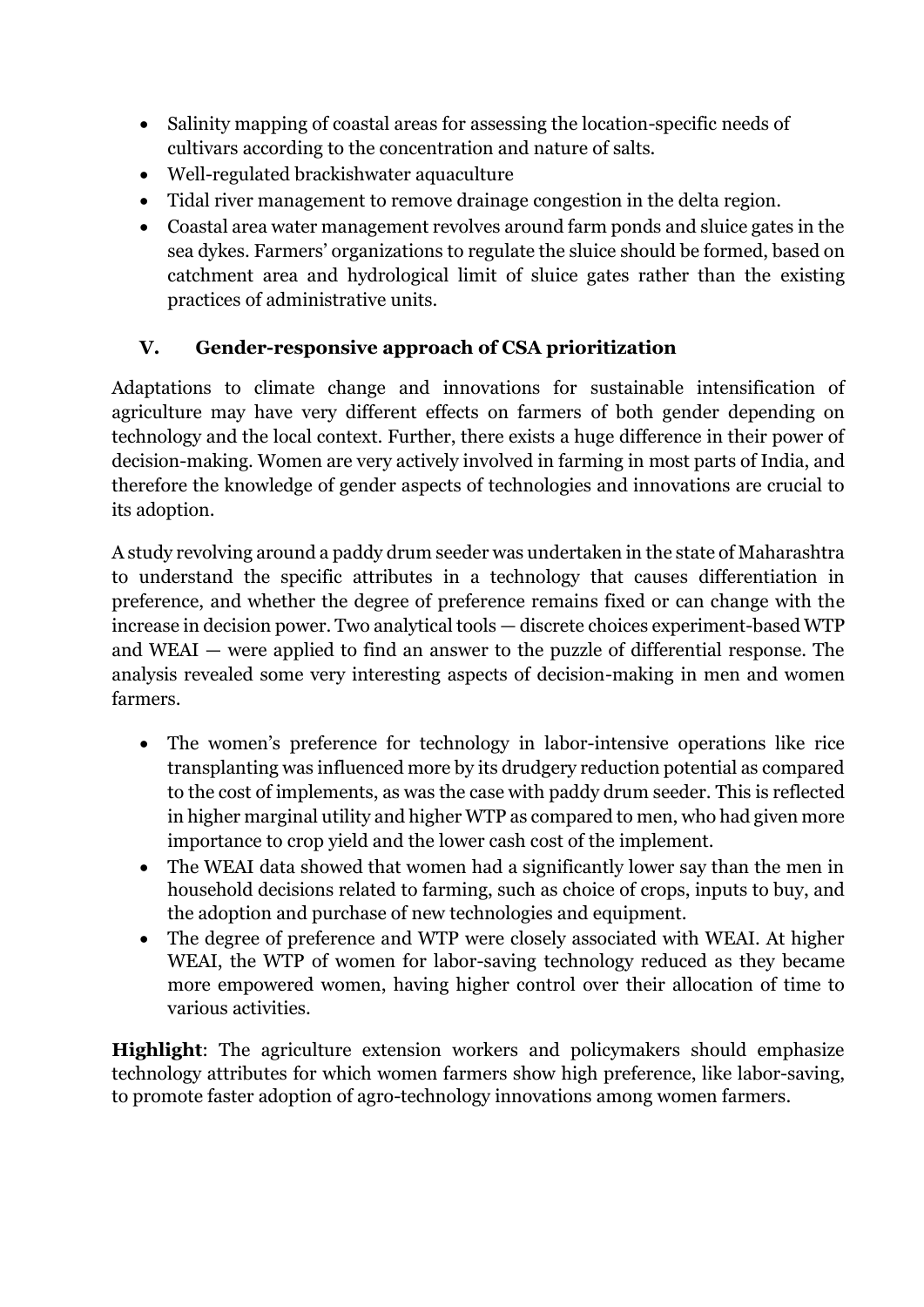### **3. Government Policies and CSA in South Asia**

Global climate change is going to have multidimensional impacts on nature and society. The effect of climate change on agriculture would be far greater than on any sector of the economy when looked in terms of the geographical expanse, size of the human population affected, and the degree of debilitating effect on means of livelihood. It therefore becomes urgent that the policymakers were made aware of the grave implications of impending changes that would be coming sooner than predicted (Cline 2007). It is not enough to articulate the policies in scientific jargon, but it becomes important to disaggregate the change geographically nearer home and present them in terms that the policymakers understand.

#### **I. Unfolding government policies toward CSA**

Climate change transcended scientific discussions and became a political issue by the mid-1980s. The political cognizance of this issue led to the establishment of the Intergovernmental Panel on Climate Change (IPCC) in 1988 and of the UNFCCC by 1992 (UN 1992). This spurred the national governments in South Asia, as elsewhere in the world, to take notice of the changes. South Asia is a multination region and the political and administrative boundaries add a layer of complexity on the geographical and linguistic diversity, political structure and governance mechanisms, stage of economic development, socio-cultural context, and research capabilities. Some common features of the green revolution period agricultural development policies having bearing on CSA are summarized in Box 1.

Box 1: Some Common Features of Climate Policy in South Asia

The South Asian countries have emphasized climate change adaptation in agriculture, unlike global climate policy where agriculture is not in focus. There may not be direct mention of policy in the absence of legislation, with adaptation strategies being referred to as action plans. These are currently the most common policy instruments for adaptation.

Climate policy documents of all the countries make a special mention of attending to concerns of the farming community and rural poor as one of the guiding principles of climate policy.

Subsidy remained the main mechanism for promoting adaptation in development programs.

Policy statements are quite elaborate, but mechanisms to put them into practice were sometimes missing. However, adaptation and higher productivity translates into increased food security, more income, and a greater buffer against climate-induced fluctuations.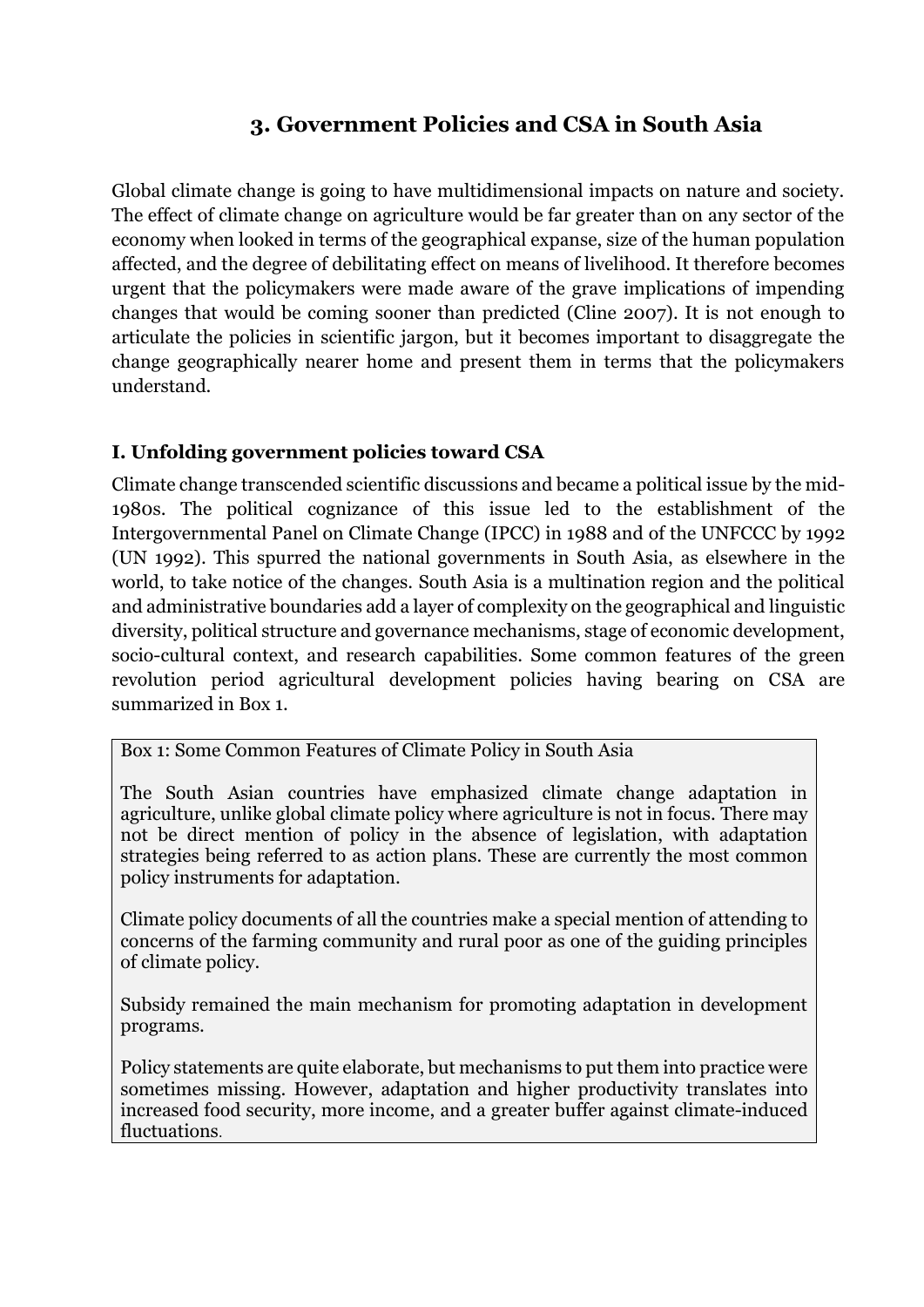The emphasis in India from 1965 until 2000 was on increasing agricultural production by harnessing the green revolution technologies (seed, water, and fertilizer). The policy shifted after 2000 to sustainable development, and the National Policy on Agriculture came into force in 2010. The climate-centric agriculture policies were further strengthened with the National Action Plan on Climate Change, of which the National Mission for Sustainable Agriculture (NMSA) is one of the eight Missions. National policies for promoting the adoption of CSA technologies after green revolution are briefly summarized in Table 2.

| Program                                                            | Activities                                                                                                                                                                                                                                                                                                                                                                                                               |
|--------------------------------------------------------------------|--------------------------------------------------------------------------------------------------------------------------------------------------------------------------------------------------------------------------------------------------------------------------------------------------------------------------------------------------------------------------------------------------------------------------|
| <b>Mission</b><br>Micro-<br>on<br>irrigation(NMMI)                 | Promoting water-use efficiency by adopting drip and<br>sprinkler irrigation                                                                                                                                                                                                                                                                                                                                              |
| 2006                                                               |                                                                                                                                                                                                                                                                                                                                                                                                                          |
| Rashtriya Krishi Vikas<br>Yojana (RKVY) - 2007                     | Overall development of agriculture and allied sector<br>through risk mitigation, strengthening the efforts of the                                                                                                                                                                                                                                                                                                        |
|                                                                    | along<br>with promoting<br>agri-business<br>farmers<br>entrepreneurship through the creation of<br>agri-<br>infrastructure to achieve 4 % annual growth.                                                                                                                                                                                                                                                                 |
| National Mission for<br>Sustainable Agriculture<br>$(NMSA) - 2008$ | A component of National Mission on Climate Change,<br>the key dimensions of NMSA include 'Water use<br>efficiency', 'Nutrient Management,' and 'Livelihood<br>diversification' through the adoption of sustainable<br>development pathway by progressively shifting to<br>environmentally friendly technologies, adoption of<br>energy-efficient equipment, conservation of natural<br>resources, and integrated farming |
| Pradhan Mantri<br>Krishi                                           | Enhance the adoption of precision irrigation and other                                                                                                                                                                                                                                                                                                                                                                   |
| Yojana<br>Sinchayee                                                | water-saving technologies (more crop per drop), reuse                                                                                                                                                                                                                                                                                                                                                                    |
| $(PMKSY) - 2015$                                                   | treated municipal wastewater for peri-urban                                                                                                                                                                                                                                                                                                                                                                              |
|                                                                    | agriculture, enhance recharge of aquifers, Integrated<br>Watershed Management, and rainwater harvesting                                                                                                                                                                                                                                                                                                                  |
| Pradhan Mantri Fasal                                               | Restructured Weather Based Crop Insurance Scheme                                                                                                                                                                                                                                                                                                                                                                         |
| Bima Yojana (PMFBY) -                                              | (WBCIS) to provide financial support to farmers for                                                                                                                                                                                                                                                                                                                                                                      |
| 2016                                                               | compensating crop loss and encourage farmers to                                                                                                                                                                                                                                                                                                                                                                          |
|                                                                    | adopt innovative and modern agricultural practices                                                                                                                                                                                                                                                                                                                                                                       |
| National<br>Agriculture                                            | Online trading platform for agricultural commodities to                                                                                                                                                                                                                                                                                                                                                                  |
| Market, $E- NAM - 2016$                                            | facilitate farmers, traders, and buyers with online                                                                                                                                                                                                                                                                                                                                                                      |
|                                                                    | trading in commodities. For helping in better price                                                                                                                                                                                                                                                                                                                                                                      |
|                                                                    | discovery and providing facilities for smooth marketing<br>of their produce                                                                                                                                                                                                                                                                                                                                              |
| <b>Bhujal</b><br>Yojana<br>Atal                                    | Sustainable groundwater management in identified                                                                                                                                                                                                                                                                                                                                                                         |
| 2019                                                               | water-stressed areas through community participation                                                                                                                                                                                                                                                                                                                                                                     |
|                                                                    | and demand-side interventions                                                                                                                                                                                                                                                                                                                                                                                            |
|                                                                    |                                                                                                                                                                                                                                                                                                                                                                                                                          |

Table 2. Post Green Revolution National Policies to Support Adoption of CSA Technologies by farmers in India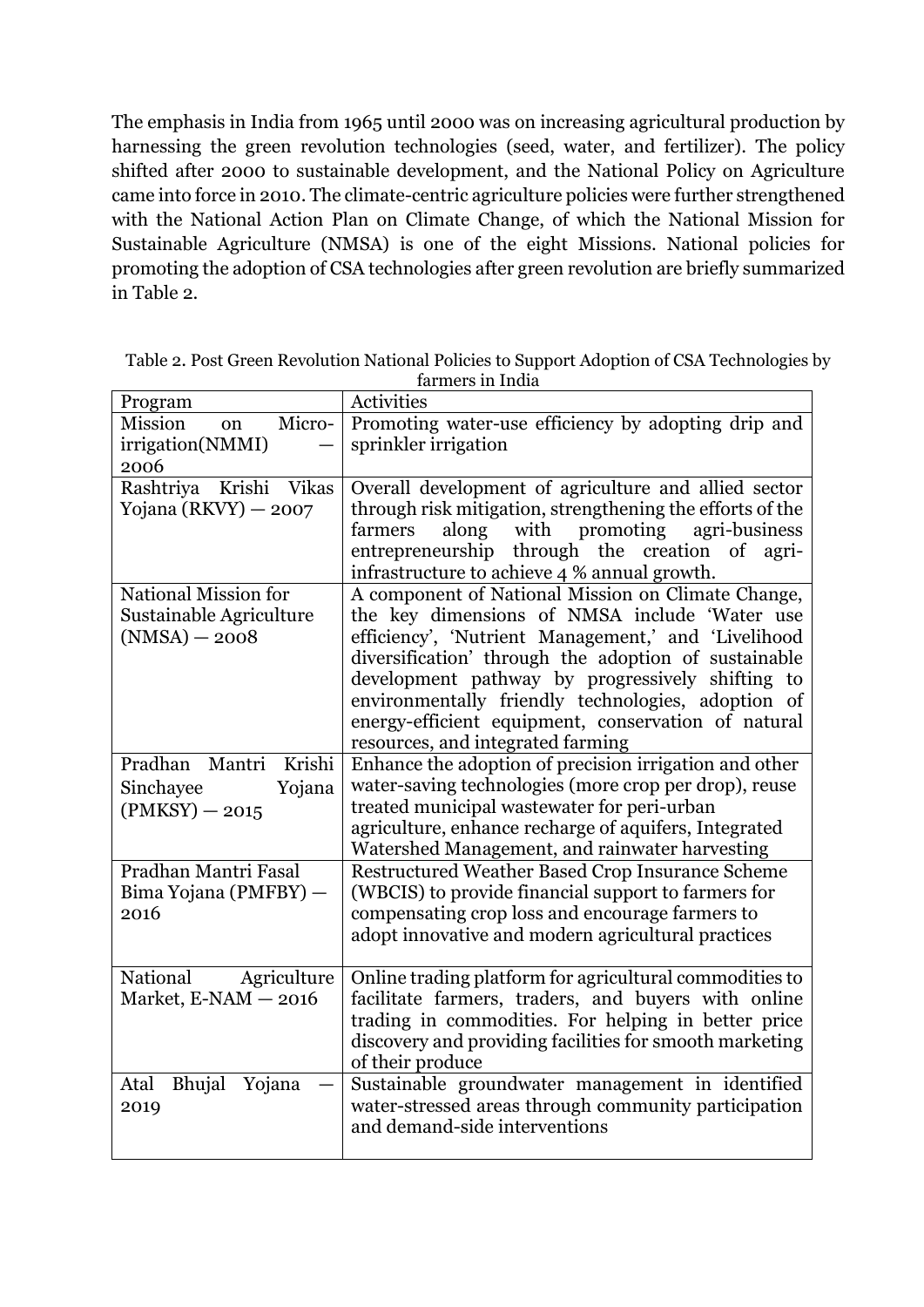Although climate resilience was not the explicit goal of these broad policies, each one of them had some element of climate-smart technologies (micro-irrigation, neem coated urea, water harvesting use, solar pumps, weather index-based insurance, among others) leading to a reduction in GHG emissions. Our studies at IFPRI indicated that the government in India was spending 15 percent of the total expenditure for agriculture toward enhancing resilience of agriculture to climate change.

#### **II. Role and impact of development policies on adaptation and mitigation of climate change through CSA**

The role of policies when mainstreamed in development programs is to facilitate the adoption of technologies and practices which increase production and productivity per unit land and applied inputs such as seed, fertilizers, and energy. This helps achieve the CSA objectives.

The technologies need the wings of appropriate policies, institutions , and longterm funding to travel from labs to land faster than at business as usual speed.

#### **Impact of green revolution period policies**

The development policies in respect of the three pillars of the green revolution (seed, fertilizer, and irrigation) led to a 60 percent increase in fertilizer use and a 35 percent increase in area under irrigation from 1990 to 2010 in India.

- The resultant increase in food grain production and productivity were 40 percent and 46 percent respectively. This saved 56 million ha of land from being brought under the plough, validating *Borlaug Hypothesis* which postulates that increasing crop yields can help prevent cropland expansion and deforestation.
- The carbon footprint of food grain production decreased by 25 percent (from1.2-to-0.9-ton CO2e/per ton of food grain) from 1990 to 2010.
- The virtual mitigation due to productivity-enhancing policies during this period was of the order of 250 million tons  $CO<sub>2</sub>e$  (55 percent less than the estimated value of 430 million tons  $CO<sub>2</sub>e$ ).
- The water, energy, and minimum support pricing policies led to unsustainable exploitation of groundwater.

#### **Impact of recent resource conservation centric policies**

The policies and action programs enshrined in National Action Plan on Climate Change (NAPCC) and subsequent missions that followed NAPCC had a greater focus on resource (land, water, energy) conservation to move toward cutting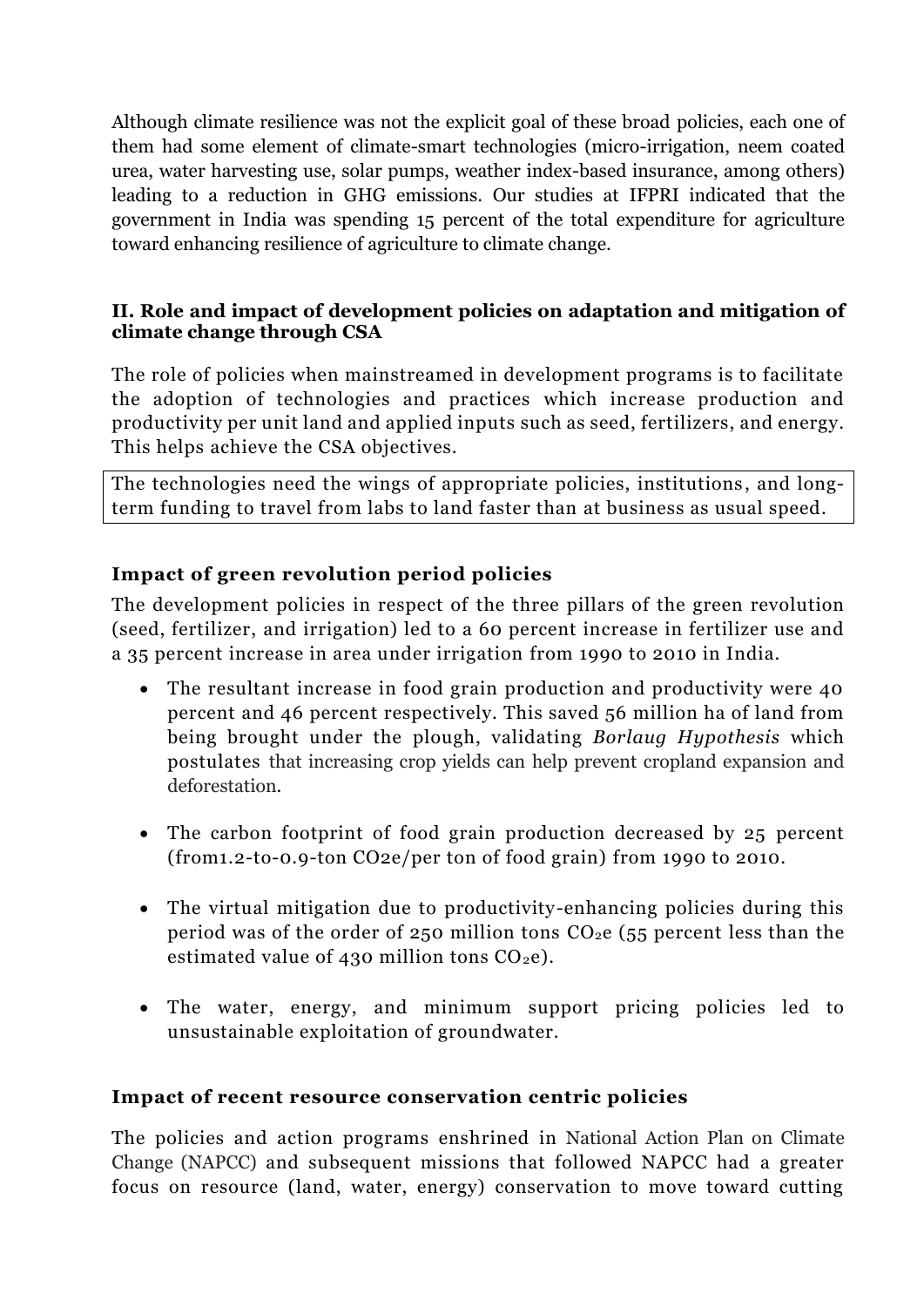emissions as per Intended Nationally Determined Contributions. Climate resilience agriculture was not the explicit goal of these policies, but the Government of India has been spending 15 percent of the total expenditure for agriculture toward enhancing resilience on agriculture to climate change (Kishore et al. 2018). Of the total government expenditure toward CSA, 54 percent has been spent for nitrogen smart, 15 percent for weather smart, 11 percent for water smart, 11 percent for knowledge smart, 9 percent for crop smart, and the rest 1 percent for energy smart agriculture.

Several post green revolution period policy reforms are of recent origin and their impacts are yet to be realized and evaluated. The preliminary assessment shows that PMSKY, NMMI, RKVY have been quite effective inasmuch as saving of production inputs (water, fertilizer, and fuel) and reduction in GHG were concerned. The combined effect of the policies resulted in savings of water by 2.2 percent, fuel by 3.1 percent, fertilizers by 5 percent, and a reduction in GHG emission by 3 percent.

#### **III. Impact of government policies on small farmers to reduce climate risk**

There is no unique definition for smallholder farming, except that limited access to land is a common identifying feature. However, in a broader sense smallholding farmers are characterized by smaller applications of capital but higher use of labor and other familyowned inputs with a low degree of commercialization. Most government policies are framed keeping their interest in view since more than 86 percent of farms in India fall under the category of small farms. It is mostly non-climatic factors such as inadequate access to assets (land, water, and human capital), technology, infrastructure, and markets which are responsible for differential impacts of climate change on small farmers so far as the impact of climate change on small farm holders is concerned.

The government has introduced many policies such as credit facility at low-interest rates through 'Kisan Cards,' subsidy at differential scale for adopting CSA technologies like micro-irrigation, solar pumps, and zero-till machines. Still, the two important institutional arrangements, the FPOs and CF, remain the most important changes which have the potential to provide small and marginal farmers the economy and the power of scale.

**Farmer Producer Organizations:** Registered as Producer Companies and Cooperative Societies, FPOs are grassroots level, farmer-managed, legal companies which aggregate the small producers' inputs and products and provide services like marketing, value addition, technological guidance, capacity building, and credit access. Studies show that the FPOs, whose number exceeded 7000 in 2020, were moving toward fully commercial forms of business and away from traditional production and welfare functions.

**Contract farming:** Reducing the risk of production, price and marketing costs, financial support in cash and/or kind, and technical guidance to the farmers, CF has provided new openings to the small and marginal farmers. Several studies show that the annual income and material possessions of farmers adopting CF have increased.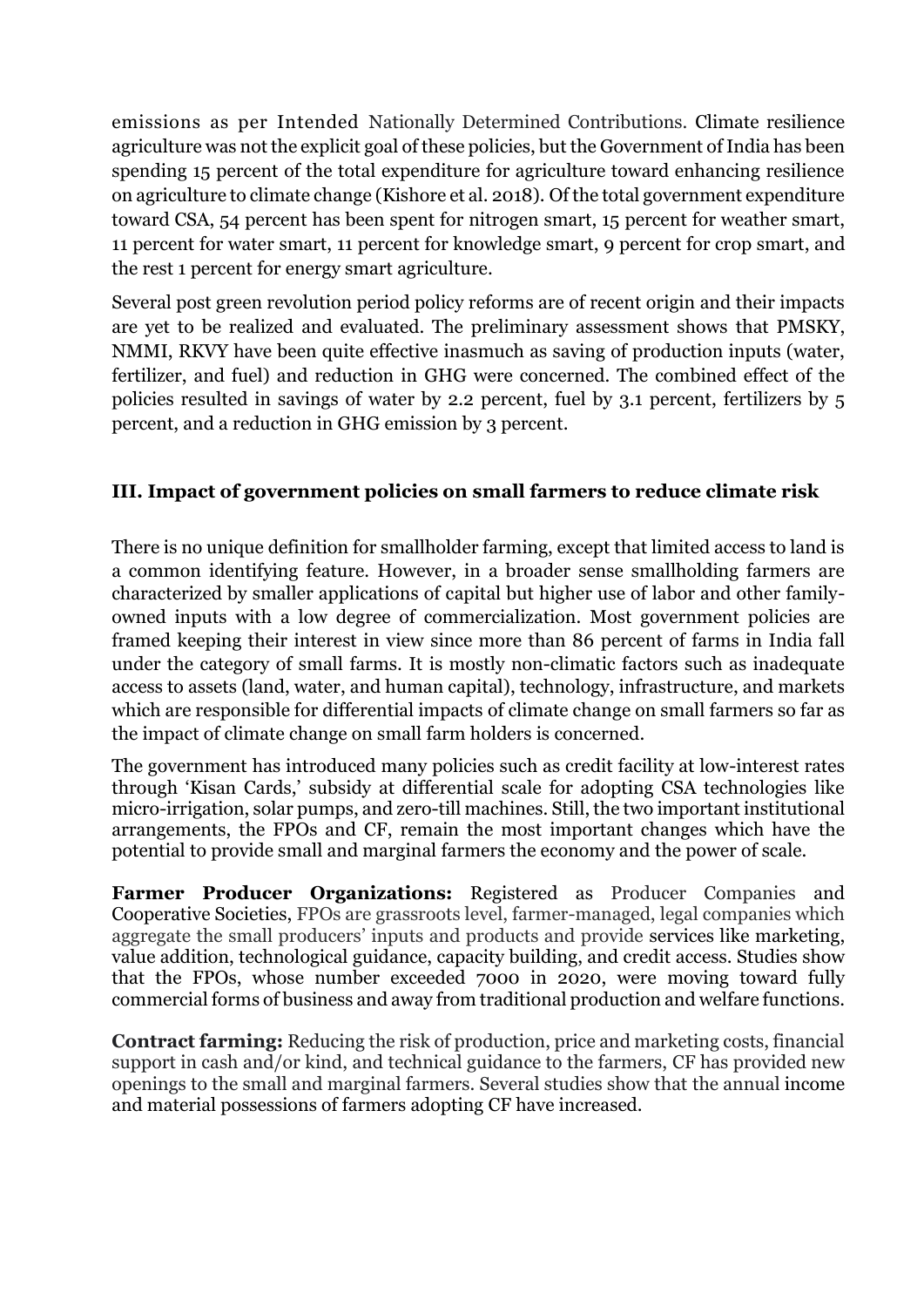## **4. Index-Based Insurance and Climate Risk Management**

Agriculture is nature's most risk-prone industry, and the risks get magnified in tropical regions like South Asia. The weather represents the most important and least controllable source of risk which is set to magnify with the progressively increasing adverse climate change impacts. There are several options through which the farming community manages the production risks. Agricultural insurance, as a risk transfer mechanism, has come to be recognized as an important intervention overcoming the consequences of natural perils and has been part of CSA under the theme of safety nets.

An insurance contract is more dignified and reliable than dependence on the ad hoc generosity of donors — Hari Krishna, Expert Workshop on Insurance Instruments for Adaptation to Climate Risks (2007), Ladenburg, Austria.

#### **I. Index-based insurance — a risk transfer instrument to promote CSA**

The available crop insurance products fall into two broad categories: indemnity-based insurance products, which may be single or multi-peril crop insurance, and index-based insurance. Index insurance, which indemnifies the insured based on the observed value of a specified 'index' or some other closely related variable, has the benefit of minimizing the severity of adverse selection and moral hazard. The index-based insurance benefits from the expanding use of cutting-edge remote sensing for monitoring crop condition, increased density of automatic weather stations, and access to information through cell phones. PBI, which simplifies the assessment of loss, is an innovation which is affordable, comprehensive, and easy to understand (Ceballos et al. 2019). The PBI uses data science and image processing techniques to estimate losses from pictures uploaded by the farmers. It also makes it possible to bundle agro-advisories on climate-smart practices and other value-added services. The flip side is that payouts may not fully capture losses of an individual farmer's potential risk due to extreme climate events.

Bundling picture-based insurance with plant-based advisories can improve their adaptive capacity and help to lower insurance premiums.  $-$  Ceballos et al. 2019

#### **II. Experience with WIBCI in India**

In India, WIBCI has graduated from a pilot to a full-fledged insurance scheme. WIBCI has undergone several transformations since its inception in 2007 in terms of indices, trigger points, insurance premiums, and the current PMFBY avatar.

India is a pioneer in introducing weather index insurance with several insurance providers, including the public sector company Agricultural Insurance Corporation (AIC) and wellestablished private sector companies like ICICI Lombard, IFFCO-Tokyo, and Bajaj Allianz. Considerable experience in operating a full-service model (AIC) as well as the Agent-Channel partner model is available.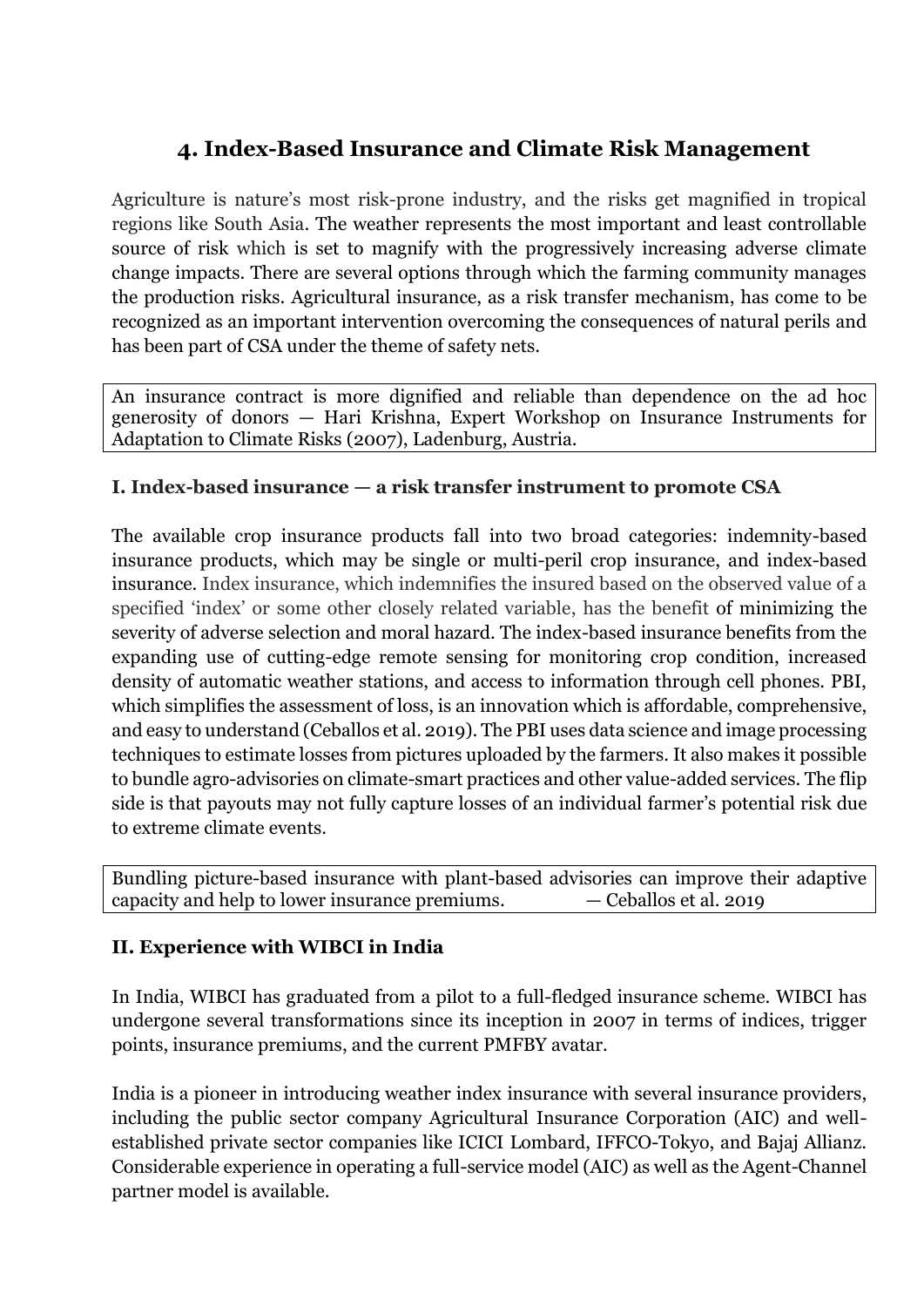The PMFBY covered more than 57.8 million farmers in 2016–17, but the number declined to 47.9 million in 2017–18. What is surprising is that despite sustained subsidies, loan facilities at very low rates, low premiums, and involvement of the private sector, the take-up has been disappointingly low. Still, the community-based insurance as practiced by Dhan Foundation, BASIX, and ICICI Lombard has been very successful in the case of small and marginal farmers.

Several studies to assess demand for insurance by the farmers and their WTP revealed that it varied between 20–30 percent and that too at very low premiums (Pal et al. 2019). These studies have further revealed that demand had a positive correlation with the level of education, size of farms, land ownership, and subsidy.

#### **Lessons learned and way forward**

IFPRI South Asia organized two regional workshops in Colombo (2013) and Kathmandu (2015), where experiences with agricultural insurances were shared, lessons learned were discussed, and future directions were flagged.

- Insurance appears to be a desirable intervention for promoting CSA, particularly in low-income and highly vulnerable regions, but the shift to riskier, higher-yield production techniques – higher expected profits from ex-ante investment behaviour has not been established.
- There remains a large gap between demand and supply of insurance products despite huge subsidies and entry of the private sector in agricultural insurance. The additional steps required to bridge the gap between demand–supply of insurance products needs to be investigated.
- Community WIBCI was more effective than formal sector insurance in the case of small and marginal farmers, but out-scaling requires a large number of dedicated NGOs.
- The low density of weather stations in the wake of high locally differentiated microclimates leads to low-quality insurance product with greater basis risk**.**

**Highlight:** Bundling of value-added services at low cost may be adopted to reduce transaction cost in the case of low-value, but large numbers' insurance policies, as is the case in India and many African countries.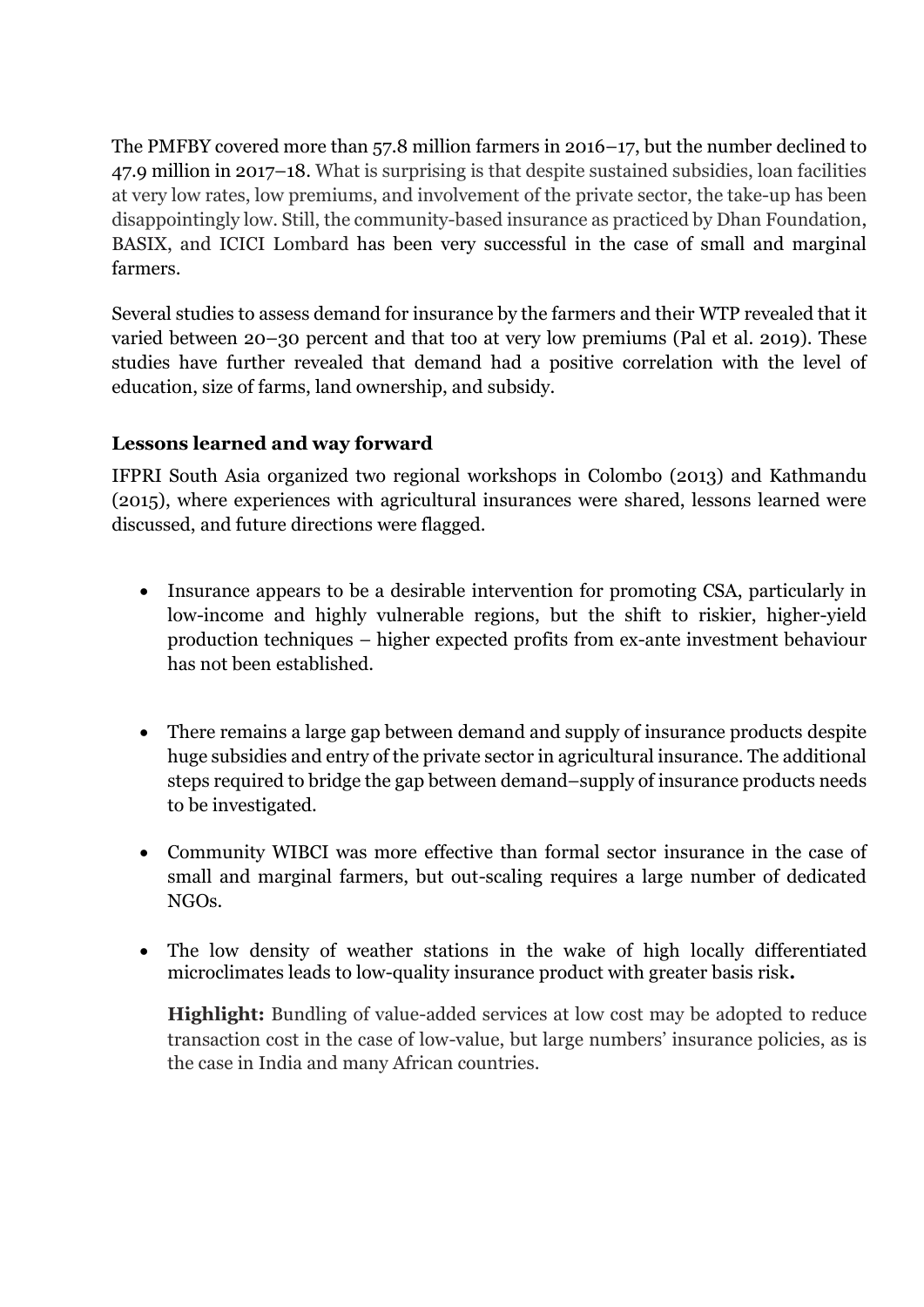# **5. Climate-Smart Investment — Food Security and Farmers' Income**

Prioritization of investment in CSA technologies remains an important issue, though a complex context-specific process as CSA is associated with a wide range of technologies and practices. Implementation of CSA not only requires the identification of technologies but also that of investment necessary for executing the program. Farming is a smallholder's enterprise in India with limited financial resources. Therefore it is important to not only find the best suite of technologies, but also imperative to identify the best-bet CSA investments that ensure food security, bring in resilience in the food production system, and minimize emissions. Investment planning in this study was explored through risk minimization and integrated planning models.

CSA builds the enabling conditions for a major transformation in agriculture and helps develop adequate financing streams adapted to the specific conditions of agriculture.

#### **I. Climate-smart investment planning model — Risk minimization approach**

The effective implementation of policies and investment strategies to scale up CSA is to a large extent dependent on the risk attitude of farmers. Therefore, optimal allocation of land and other resources across the crops and technologies ought to be guided by the risk– return trade-off. Risk attitude determines a farmer's preferences among alternative farm plans based on expected income and the associated income variance. In this study, Minimization of Total Absolute Deviation (MOTAD) model with climate-smart technologies was used to assess its role in minimizing the trade-off under diverse weather scenarios. A district-level panel dataset of five years' cost of cultivation and crop production of 11 major crops under six different climate-smart technologies and FTPs from Telangana State was used. These data included a collation of official statistics on the cost of cultivation, focus group interviews with farmers over the years, and data from experimental plots operated by regional agricultural research stations. In addition to prioritizing CSA technologies based on their productivity and profit, the most effective technologies for crops by the district have been identified that would reduce risk to farmers' income. The Microsoft Excel-based optimization model developed in this study would also be a very useful investment planning tool for promoting CSA.

#### **Significant Results**

- The drought frequency is set to increase, and risk-averse farmers sticking to traditional farming practices stand to suffer a loss of INR 15000/ha.
- Adoption of CSA technologies would curtail this loss by 86.6 percent by limiting this income loss to only INR 2000/ha.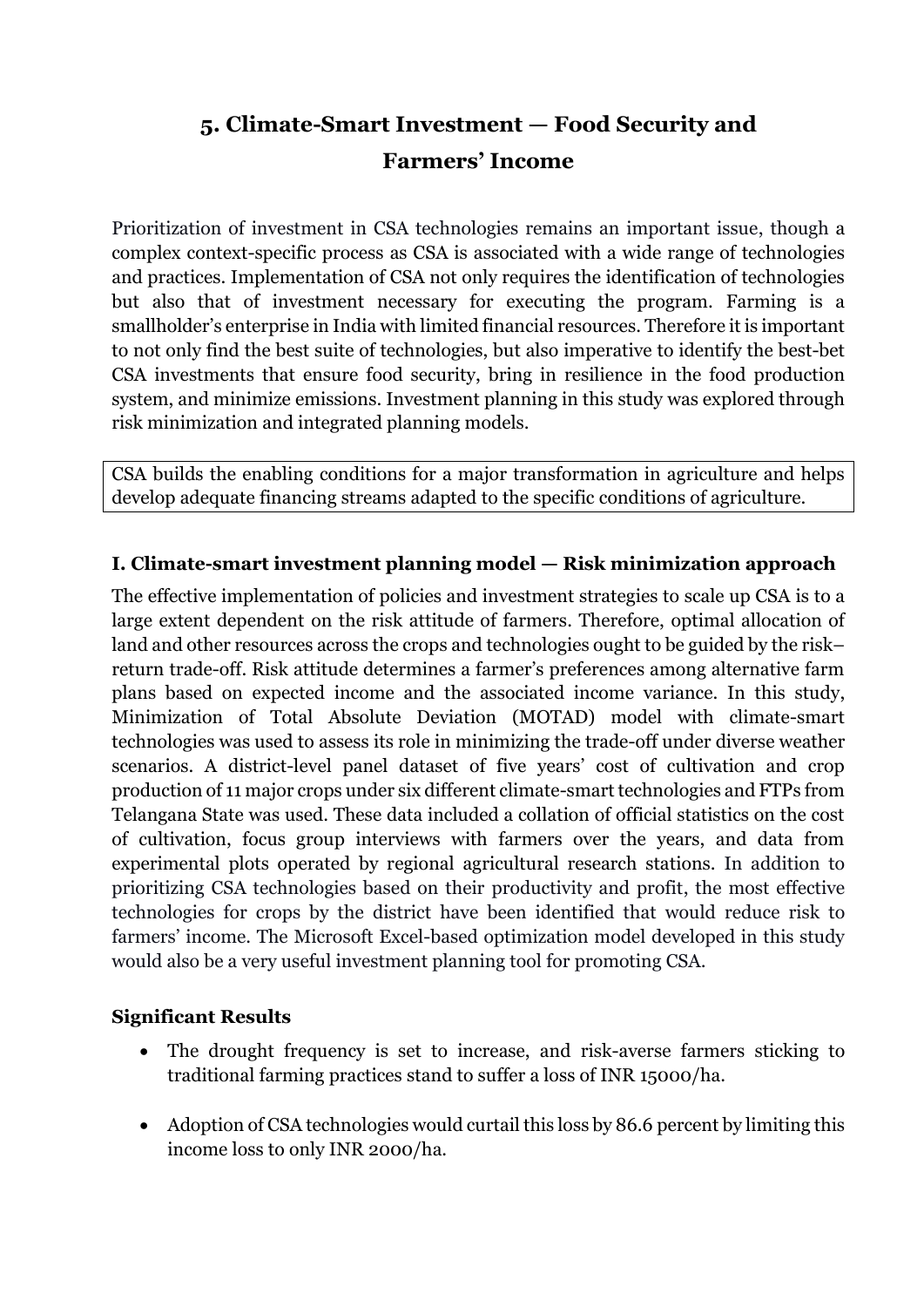- The probability of risk of losing farm income with CSA technologies is 21 percent as compared to 55 percent with FTP.
- It would require about INR 2.8 billion investment on an annual basis in the event of increased frequency of drought to reduce risk–return trade-offs in the state of Telangana.
- Amongst the CSA technologies, irrigation infrastructure with micro-irrigation at 46.5 percent and farm pond at 34.3 percent gets the lion's share of investment, followed by crop residue incorporation at 12.4 percent and machine transplanted rice at 3 percent.

**Highlight:** The productivity and profitability-based CSA technology prioritization may not work under extreme weather conditions. The prioritization scheme under these situations must identify the most effective technologies that would minimize farmers' risk.

#### **II. Climate-smart investment planning model — Integrated modeling approach**

IFPRI-South Asia developed the SNAP model for the prioritization of technologies and the associated investment at the state level. The criteria for the selection of technologies chosen for investment were profitability, resource conservation potential, and emission reduction**.** The model was applied in the state of Punjab.

Punjab, the flag bearer of the green revolution in India, is faced with fast degradation of natural resources (declining groundwater and salinization), stagnating agricultural productivity, and declining factor productivity. The states of Haryana and some parts of Rajasthan are facing a similar situation, which is projected to get worse with the onslaught of climate change. It is considered important to explore the possible pathways for adapting to climate change through scaling up CSA.

The SNAP model, using a constrained linear optimization approach, simulated various counterfactual scenarios at three levels of climate-smart technology adoptions, namely low, moderate, and high. The CSA levels were differentiated in terms of irrigation infrastructure growth rate, the areas under solarized micro-irrigation and conservation agriculture, crop diversification, and manure management. The model was run under three different groundwater access policies of subsidized electricity, subsidized electricity plus metering for restricting groundwater supply, and zero subsidies on electricity. The SNAP was implemented with this setup using 2018–19 as base year to generate counterfactual scenarios through 2050.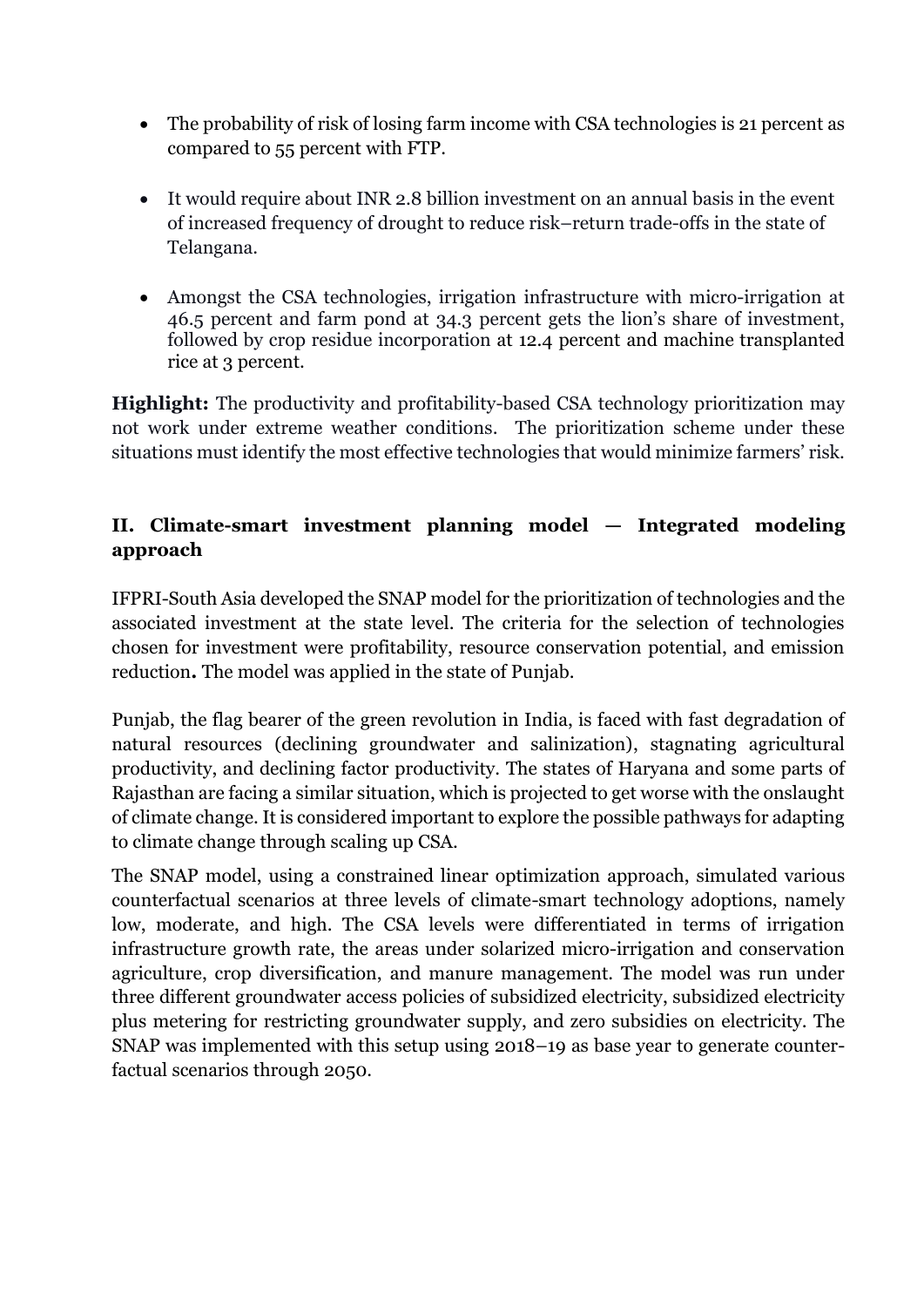#### **Investment in CSA technology**

Conservation agriculture — minimum tillage, DSR, soil cover, and crop rotation/association — was the most apt suite of technologies. As crop diversification progresses with a reduction in area under paddy at a high level of CSA adoption, microirrigation occupied the position of most favored technology. The investment in scaling up CSA had high payoffs in terms of improving the farmers' income, regardless of groundwater access policies. Adjudged in terms of benefit–cost (B:C) ratio, the CSA\_High scale was at the top with a B:C ratio of 2.62, followed by CSA Moderate scale (Table 3). The investments related to market infrastructure, though lower than CSA adoptions, are considered essential for the success of CSA despite the lower B:C ratio of 1.4. Interestingly the annualized cost to implement CSA\_High Scale is estimated to be around \$1,070 million, which is lower than the state government's expenditure on electricity subsidy per year.

| Interventions        | B:C   | Annualized value of |
|----------------------|-------|---------------------|
|                      | ratio | investment (2018–   |
|                      |       | 2050)               |
|                      |       | (US\$ million)      |
| Investment on market | 1.41  | 1933                |
| Power subsidy        | 1.04  | 1273                |
| CSA Low scale        | 1.42  | 423                 |
| CSA Moderate scale   | 2.11  |                     |
| CSA_High scale       | 2.62  | 1070                |

Table 3. Benefit–cost ratio for alternative investment for agriculture sector's development in Punjab

#### **Impacts of investment in CSA technology**

Out-scaling of CSA technologies and adoption of associated policies offer multiple benefits like increase in farmers' income, reduction in groundwater pumping and GHG emissions, and employment generation.

**Increase in farmers' income:** The SNAP model simulations show that investment in scaling up CSA, irrespective of groundwater access policy, had high payoffs in terms of improving the farmers' income. This increase is regardless of groundwater access policies (Table 4.)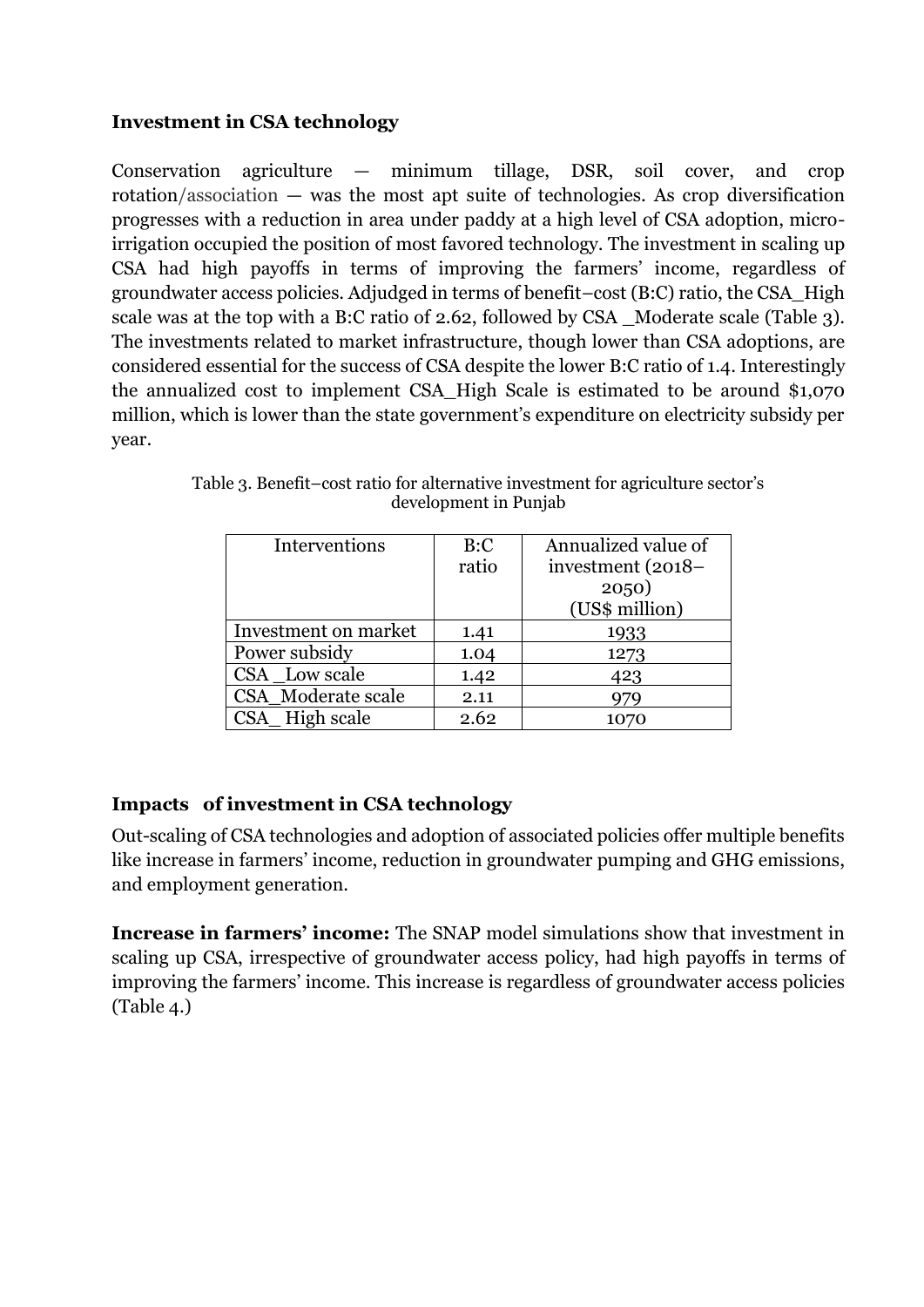| Intervention | Subsidized GW | Metered | Priced    |
|--------------|---------------|---------|-----------|
|              | (Status quo)  | GW      | <b>GW</b> |
| Low CSA      | 311           | 297     | 266       |
| Moderate-CSA | 384           | 380     | 351       |
| $High\_CSA$  | 481           | 480     | 459       |
|              |               |         |           |

Table 4. Farmers' income under different CSA adoption and electricity pricing for groundwater pumping, (INR 1000/ha)

GW: Groundwater

**Reduction in groundwater pumping:** The adoption of CSA technologies accompanied by restrictive groundwater policies led to saving in water consumption because the CSA technologies favored crop diversification. At moderate\_scale CSA, the area under paddy, a water-guzzling crop, was down by 13 percent under free electricity policy, and reduced to 45 percent at high\_CSA adoption. However, metering the water abstraction is difficult to implement as it would involve the installation of a large number of water meters and pose additional governance-related challenges. It is worth noting that savings from the electricity subsidies were significant under the priced electricity policy, and could be repurposed to incentivize the adoption of CSA technologies.

**Reduced GHG emission:** The SNAP model simulations showed that the High\_CSA adoption scenario coupled with priced groundwater policy could cumulatively reduce 23 million tons of GHG emissions between 2018–19 and 2050–51 in the state of Punjab.

**Trade-off between groundwater extraction and farmers' income:** Groundwater metering policy leads to some fall in water extraction, but reduces farmers' income at the Low CSA technology adoption compared to free electricity scenario. However, the loss of income gets minimized to only 0.2 percent under High scale CSA adoption.

#### **Investment strategies for rice self-sufficiency under changing climate in Bhutan**

The Himalayan Kingdom of Bhutan, despite its reasonable high productivity of rice at 4.2 t/ha compared to the world average of 4.6 t/ha, domestically produces around 42 percent of its domestic demand for rice and imports the rest, mostly from India. There are indicators that the productivity of rice in Bhutan would go up under climate change while it will see a fall in India, and as a result global price for rice may rise. The Royal Government of Bhutan's Vision 2040 for the Renewable Natural Resource (RNR) Sector envisages food self-sufficiency by 2040. IFPRI made a scoping study and produced a preliminary report which indicated that the area under paddy was falling due to lack of irrigation and shortage of labor.

It was found that self-sufficiency could be increased by almost 10 percentage points by bridging yield gaps that existed across the districts. Additionally, a significant increase in production could be achieved by bringing fallow dryland and wetlands under paddy cultivation. It would need stepped-up investment in the irrigation sector to bring more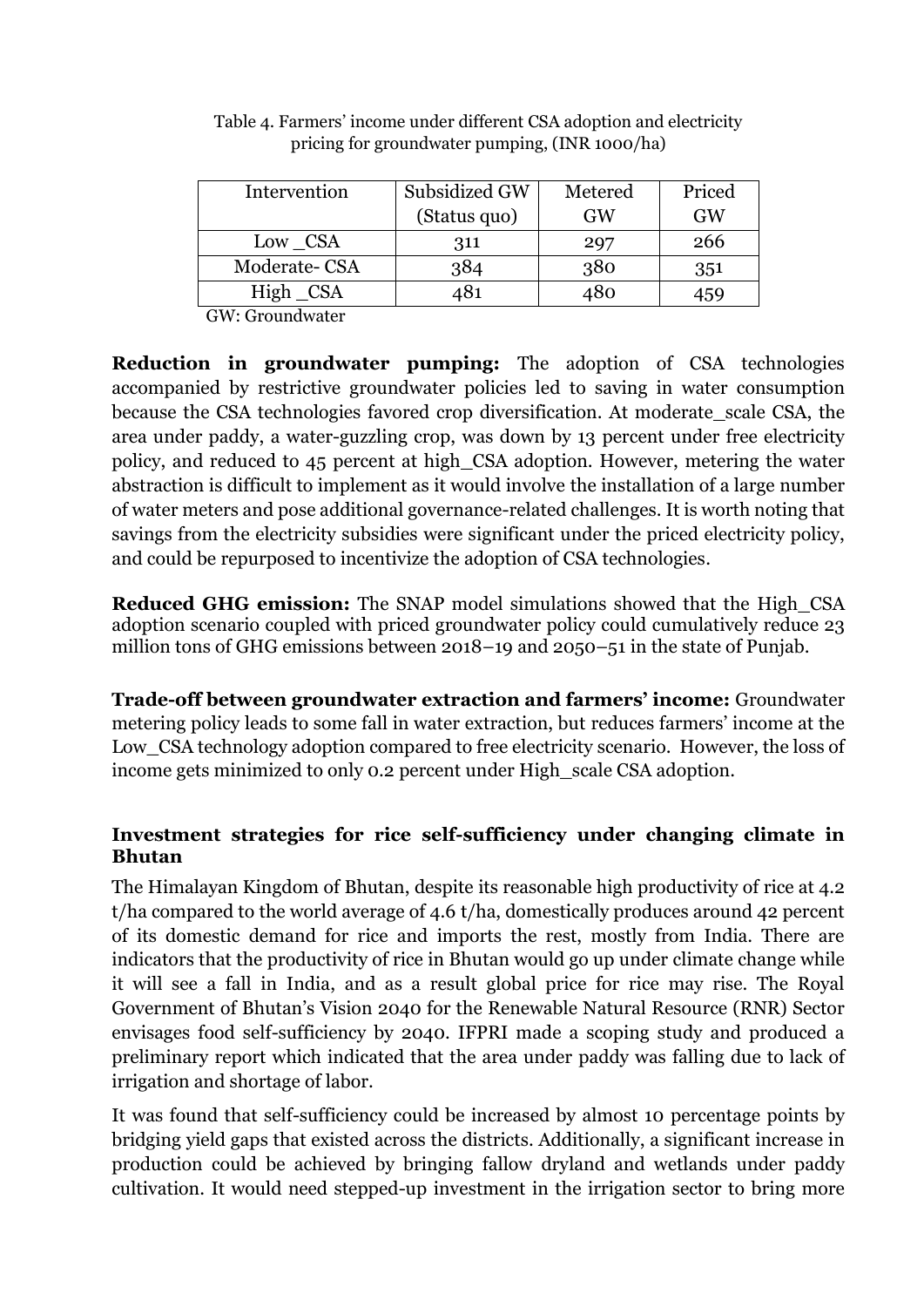area under irrigation and farm mechanization to reduce labor requirements. Capacity building was the necessary prerequisite for implementing the suggested strategy. IFPRI Team, therefore, organized a capacity-building workshop for the task force members of the RNR Strategy 2040.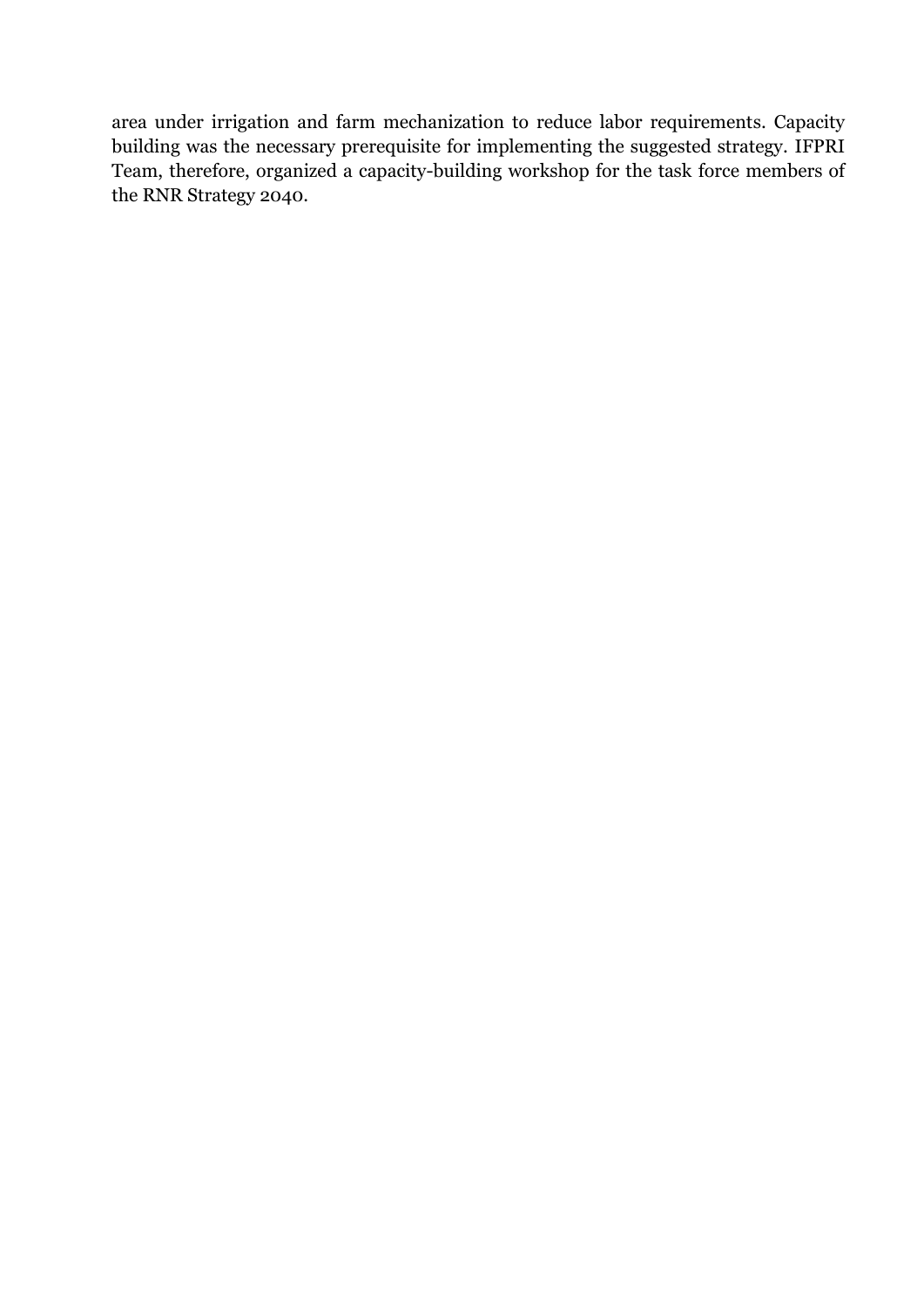# **6. Concluding Remarks and Way Forward**

CSA has emerged in the last decade as an important platform to simultaneously improve food security, rural livelihoods, and adaptation to and mitigation of climate change. The studies at IFPRI South Asia, in a limited way, capture the essence of CSA and show how it can be upscaled through region-specific prioritized technologies and the policies needed for implementation. The major achievements and the scenario of changing policy environment are briefly recapitulated, and a way forward to meet future challenges is presented in this section.

#### **I. Major achievements**

1. The CSAP toolkit, which has general applicability to explore a range of agriculture growth pathways to meet both food security and environmental needs, is a very useful new tool for planning the upscaling of CSA.

2. Data-based identification of preferred single and tagged technology suites of CSA technologies for selected geographically spaced regions with differing agro-climatic and socio-economic situations would be useful in the propagation of CSA.

3. Methodology for developing suggestions for policymakers and extension workers to focus on gender-specific technology attributes for popularizing CSA technologies among women farmers, if adopted, would increase women participation.

4. Evaluation of strengths and weaknesses of existing policies and institutions in India for achieving the three goals of CSA — food security, adaptation to, and mitigation of climate change — would be useful in redrawing CSA-friendly policies.

5. Development of some preliminary estimates of the investment required for implementing CSA in selected states showed that investment in CSA was a better option than subsidies.

#### **II. Embracing CSA friendly policy environment in South Asia**

The concept of CSA is positioned between science and policy. Implementation of CSA across the region lies in coordination of policies and programs that recognize the tradeoffs between food and environmental securities, and allow for reconciliation among the three objectives when there are conflicts**.**

The government development programs and policies during the green revolution era emphasized increasing crop production. However, there is a clear perception now that food grain sufficiency has been achieved at the cost of degradation of natural resources, and therefore the policy environment has been shifting toward sustainable development. It is reflected in the adoption of the NMSA in 2010, which aimed at transforming agriculture into a climate-resilient and ecologically sustainable production system, attaining its fullest potential without compromising on food security. The PMKSY and Atal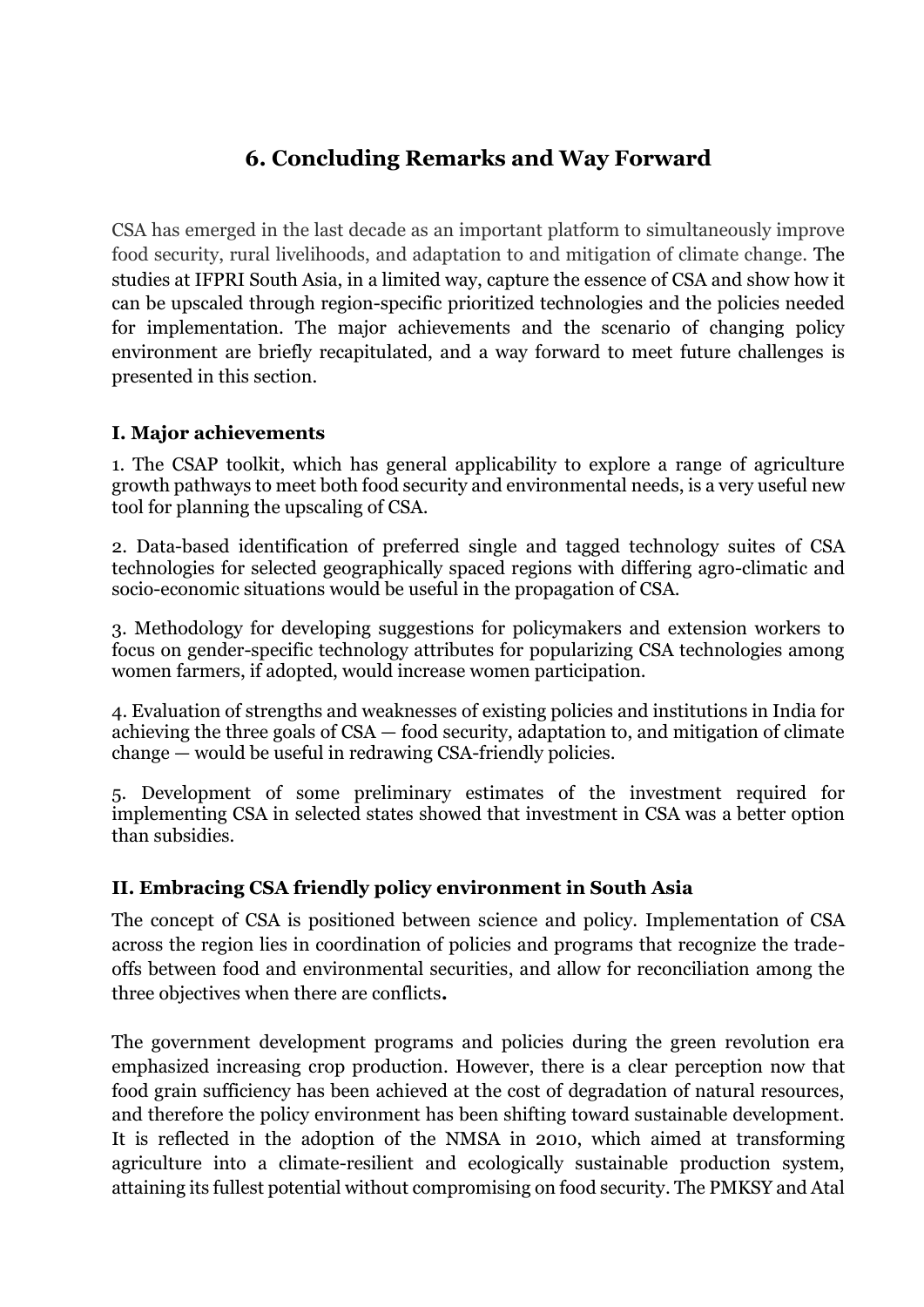Bhujal address the issues of water resources. The solar mission and Pradhan Mantri Kisan Urja Suraksha evam Utthaan Mahabhiyan (PM-KUSUM) have been launched to transform the energy sector, which has been a major contributor to GHG emissions. It is expected that in the new policy environment, knowledge generation, investment, and governance of agriculture and food systems would be speeded up to put CSA in top gear**.**

#### **III. A future vision for scaling up CSA**

The CSA has won global recognition as a means of transforming food systems under a changing climate. However, there remain considerable gaps in its theoretical understanding and the empirical pieces of evidence, which are needed for policymaking to effect large-scale implementation. This CSA project at IFPRI South Asia New Delhi has focused on the identification of promising CSA technologies and the needed policies in a limited time without having a country-wide comprehensive assessment of the socioeconomic situations, biophysical, and investment requirements

The 5th Global Science Conference on Climate-Smart Agriculture foresees a very advanced agenda for CSA to include the study of land-use patterns and crop choices, safe operating spaces in the context of climate change, integration of private and public sector financing, changing the policy-portfolios, and the changes in socio-cultural and political outlook. The following are some of the suggestions for a way forward based on the experience in implementing the CSA program.

**Move up the food value chain**: Food security cannot be ensured by introducing CSA in the food production system alone. It should encompass the entire value chain, and go for reshaping of supply chains, food retail, marketing, and procurement*.* 

**Upgradation of the climate-smart village model:** The climate-smart village program in the country had some initial success, but there is an urgent need to upgrade this model by including off-farm operations by adopting the philosophy of agro-industrial watersheds.

**Mixed crop–livestock systems**: Smallholders' agriculture in South Asia is a mixed crop–livestock farming system, but research so far is mostly limited to cropping systems. In the coming decades, livestock is going to become increasingly important for meeting food security challenges.

**Creation of empirical evidence of what leads to success and failures:** Assessment of the perceptions of farmers and other stakeholders along the value chain, conditions for success and failure of interventions, enhanced understanding of the policy/institutional options in different agricultural production systems and socioeconomic conditions is required to enable scaling of CSA on a large scale.

It can be said in conclusion that for CSA to achieve its three-fold objectives of food security, adaptation to, and mitigation of climate change, transformative changes are required not only in technologies and policies but also in models of governance and financing CSA programs on a scale.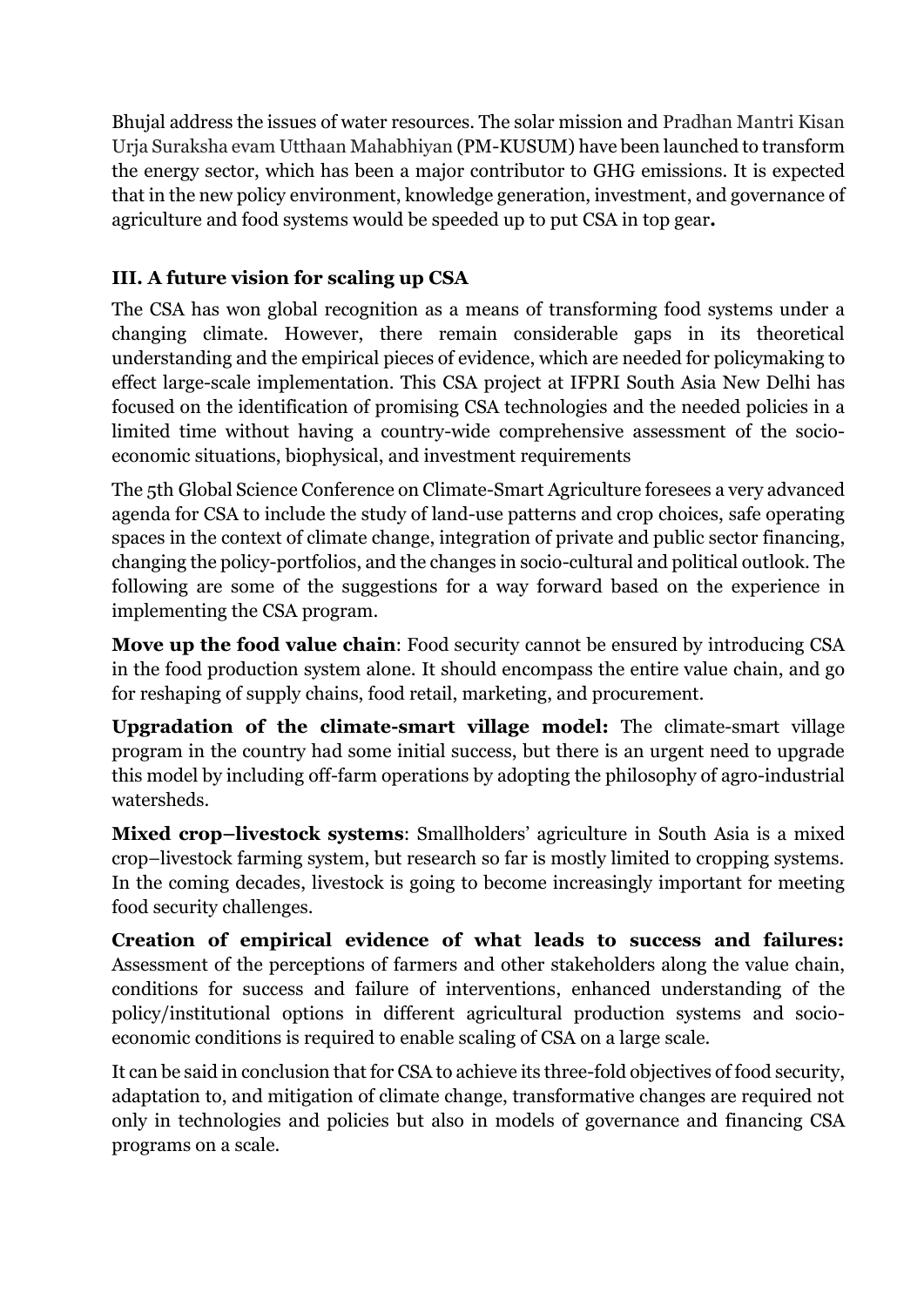#### **Selected References**

Ceballos, F., T. Foster, K. Hufkens, A. Jadhav, S. Kannan, and B. Kramer. 2018. "Seeing Is Believing: Using Crop Pictures in Personalized Advisory Services." IFPRI Project Note, International Food Policy Research Institute, Washington, DC. <http://ebrary.ifpri.org/cdm/ref/collection/p15738coll2/id/133017>

Chandra, A., K. E. McNamara, and P. Dargusch. 2018. "Climate-smart agriculture: perspectives and framings." *Climate Policy,* 18(4) 526-541, doi: 10.1080/14693062.2017.1316968

Dunnett, A., P. B. Shirsath, P. K. Aggarwal, P. Thornton, P. K. Joshi, B. D. Pal, A. Khatri-Chhetri, and J. Ghosh. 2018. "Multi-objective land use allocation modelling for prioritizing climate-smart agricultural interventions." *Ecological Modelling*, 381: 23–35.

IPCC (Intergovernmental Panel on Climate Change). 2014. In *Climate Change 2014: Summary for Policymakers. Climate Change: Impacts, Adaptation, and Vulnerability. Part A: Global and Sectoral Aspects* (eds Field, C. B. et al.) (Cambridge Univ. Press, 2014), 1-32.

Lipper, L., P. Thornton, B. Campbell, et al*.* 2014. "Climate-smart agriculture for food security." *Nature Climate Change*, 4**:**1068–1072. <https://doi.org/10.1038/nclimate2437>

Pal, B. D., A. Kishore, P. K. Joshi, and N. K. Tyagi, eds. 2019. "Climate Smart Agriculture in South Asia." Singapore: Springer.<https://doi.org/10.1007/978-981-10-8171-2>

Tyagi, N. K. and P. K. Joshi. 2017. Agro-hydro-technologies and policies for adaptation to climate change: An assessment, Agriculture under Climate Change- Proceedings 13th Agricultural Congress, National Academy of Agricultural Sciences (NAAS), February 21- 24, 2017, Bengaluru, India.

United Nations. 1992. *Report of the United Nations Conference on Environment and Development*. Rio de Janeiro, Brazil.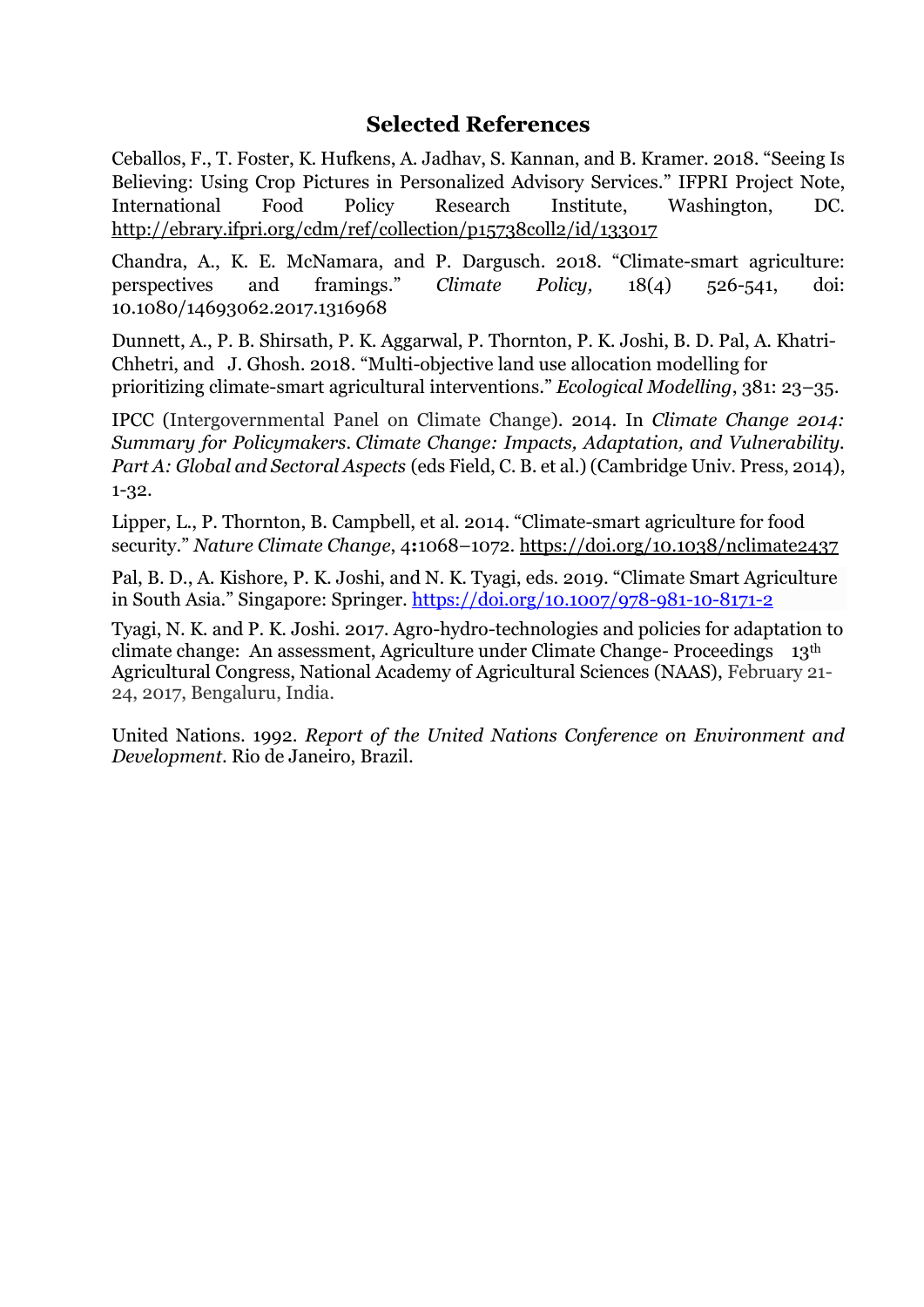#### **List of Publications from CCAFS–IFPRI Projects**

- Aditya, K. S., T. M. Khan, and A. Kishore. 2018. "Adoption of crop insurance and impact: Insights from India." *Agricultural Economics Research Review*, 31(2), 163–174.
- Birthal, P. S., T. M. Khan, D. S. Negi, and S. Agarwal. 2014. "Impact of climate change on yields of major food crops in India: Implications for food security." *Agricultural Economics Research Review*, 27(2), 145–155.
- Dunnett, A., P. B. Shirsath, P. K. Aggarwal, P. Thorton, P. K. Joshi, B. D. Pal et al. 2018. "Multi-objective land use allocation modelling for prioritizing climate-smart agricultural interventions." *Ecological Modelling*, 381(10), 23–25.
- Kapoor, S., B. D. Pal, A. Singhal, and K. H. Anantha. 2020. "Technology Intensification and Farmers' Welfare: A Case Study from Karnataka, a semi-arid State of India." IFPRI Discussion Paper 1–28, International Food Policy Research Institute.
- Kapoor, S., H. Pathak, and S. Saroj. 2019. "A training program on the International Model for Policy Analysis of Agricultural Commodities and Trade." CCAFS Workshop Report. CGIAR Research Program on Climate Change, Agriculture and Food Security.
- Khan, T. M., A. Kishore, and P. K. Joshi. 2016. "Gender dimensions on farmers' preferences for direct-seeded rice with drum seeder in India." IFPRI Discussion Paper 1–19, International Food Policy Research Institute.
- Kishore, A., D. Pandey, B. D. Pal, P. K. Joshi, and N. K. Tyagi. 2019. "Institutional and policy related research gaps for climate resilient farming system intensification: A study in Eastern Indo-Gangetic plain." In *Climate Smart Agriculture in South Asia: Technologies, Policies and Institutions.* Springer.
- Pal, B. D., and P. Kumar. 2019. "Prioritizing climate-smart technologies in agriculture: A case study in Madhya Pradesh, India." In *Climate Smart Agriculture in South Asia: Technologies, Policies and Institutions*, 73–89. Springer.
- Pal, B. D., and S. Saroj. 2019. "Do improved agricultural practices boost farm productivity? The evidence from Karnataka, India." *Agricultural Economics Research Review*, 55–75.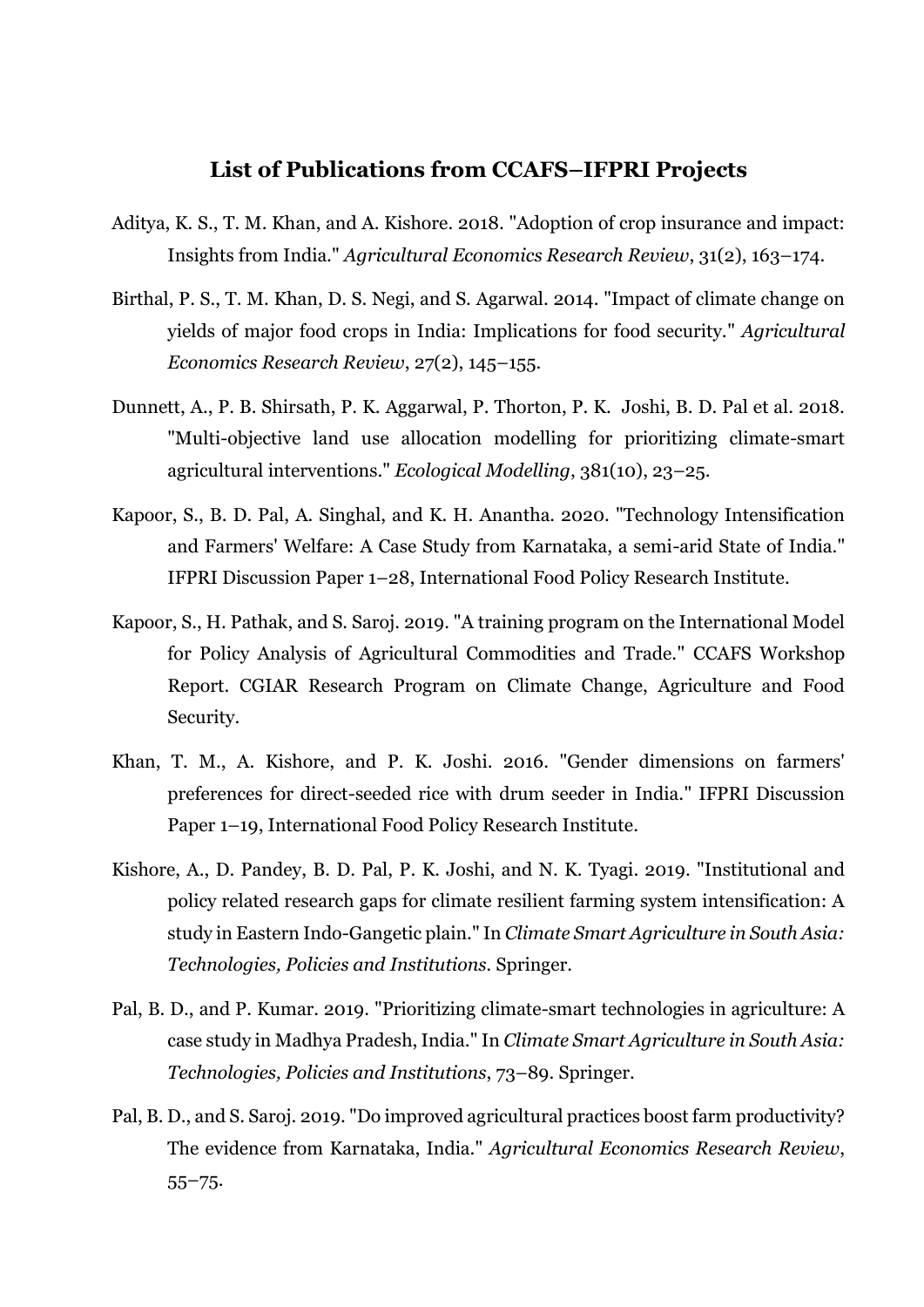- Pal, B. D., S. Kapoor, S. Saroj, M. L. Jat, and K. H. Anantha. 2021. "Adoption of climatesmart agricultural technology in drought-prone area of India: Implications on farmers' livelihoods." *Journal of Agribusiness in Developing and Emerging Economies*. Forthcoming.
- Pal, B. D., S. Kapoor, S. Saroj, M. L. Jat, Y. Kumar, and K. H. Anantha. 2020. "Impact of laser land levelling on food production and farmers' income: Evidence from drought-prone semi-arid tropics in India." IFPRI Discussion Paper, 1–29, International Food Policy Research Institute.
- Pal, B. D., A. Kishore, P. K. Joshi, and N. K. Tyagi. 2019. *Climate Smart Agriculture in South Asia: Technologies, Policies and Institutions.* Springer.
- Pal, B. D., S. Kumar, and E. K. Patan. 2020." Invest planning to minimize climate risk in agricultural production: An optimization model for a semi-arid region of India." IFPRI Discussion Paper, 1–24, International Food Policy Research Institute.
- Pal, B. D., and S. Kapoor. 2020. "Intensification of climate-smart technology in semi-arid tropics of India: Determinants and impact." CCAFS Working Paper, 1–30, CGIAR Research Program on Climate Change, Agriculture and Food Security.
- Pathak, H. 2019. "Analysis of drivers of agricultural growth, feminization of agriculure and crop modelling tools." CCAFS Workshop Report, CGIAR Research Program on Climate Change, Agriculture and Food Security.
- Pathak, H., B. D. Pal, and P. K. Joshi. 2018. "Climate change induced salinity intrusion and its implications for agriculture." CCAFS Info Note, CGIAR Research Program on Climate Change, Agriculture and Food Security.
- Pathak, H., B. D. Pal, S. Babu, T. Gurung, M. Ghimiray, N. Perez, et al. 2020. "Investment strategies for rice self-sufficiency under changing climate in Bhutan." IFPRI Discussion Paper, International Food Policy Research Institute.
- Perez, N. D., P. K. Joshi, and B. D. Pal. 2019. "Upscaling Climate Smart Agriculture (CSA) Technologies in India to 2050: A Modelling Approach." In *Climate Smart Agriculture in South Asia: Technologies, Policies and Institutions*, 113–142. Springer.
- Taneja, G., B. D. Pal, P. K. Joshi, P. Aggarwal, and N. K. Tyagi. 2019. "Farmers' preferences for climate-smart agriculture  $-$  An assessment in the Indo-gangetic plain." In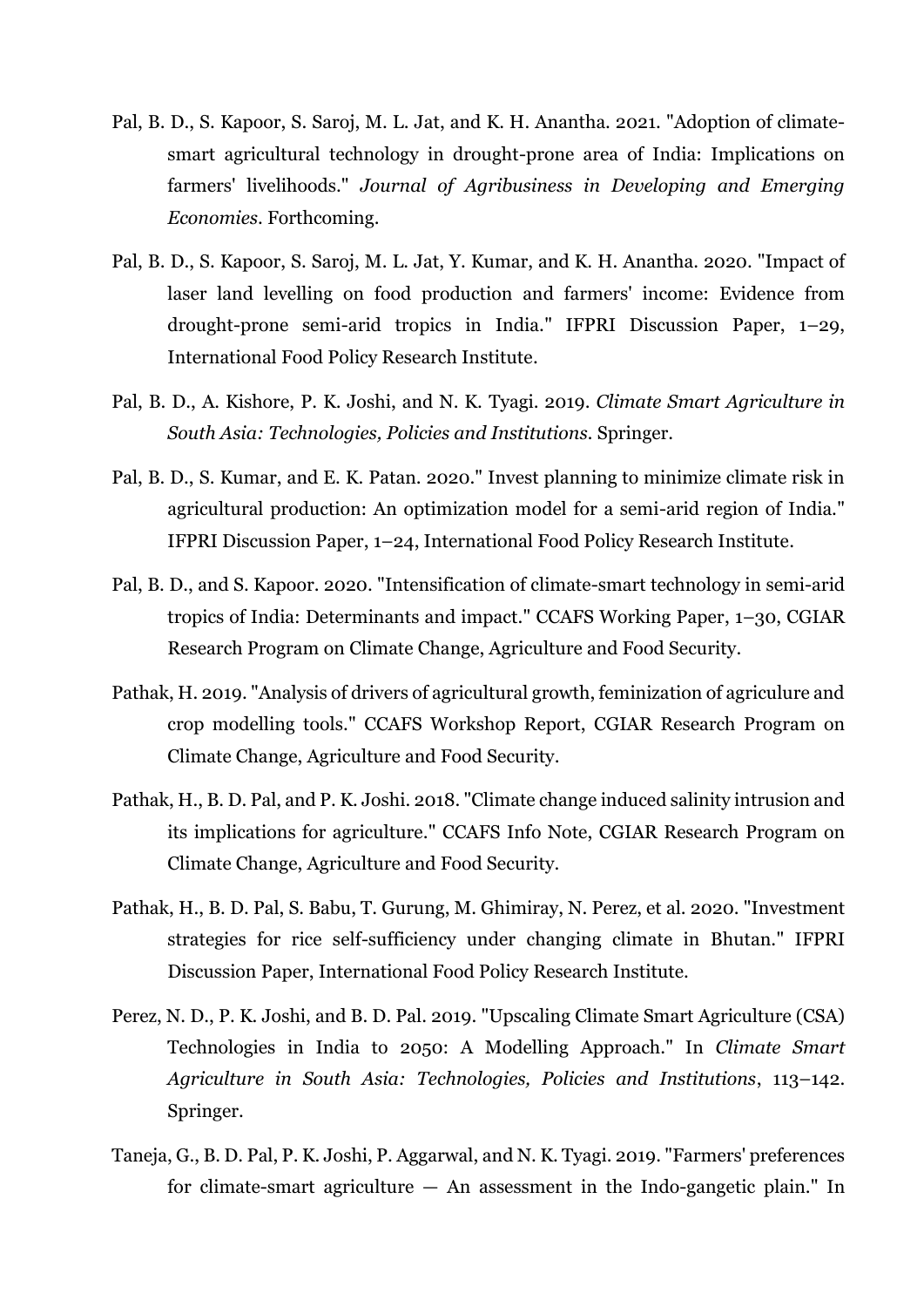*Climate Smart Agriculture in South Asia: Technologies, Policies and Institutions*, 91–111. Springer.

Taneja, G., B. D. Pal, P. K. Joshi, P. Aggarwal, and N. K. Tyagi. 2014. "Farmers' preferences for climate-smart agriculture: An assessment in the Indo-gangetic plains." IFPRI Discussion Paper, 1–31, International Food Policy Research Institute.